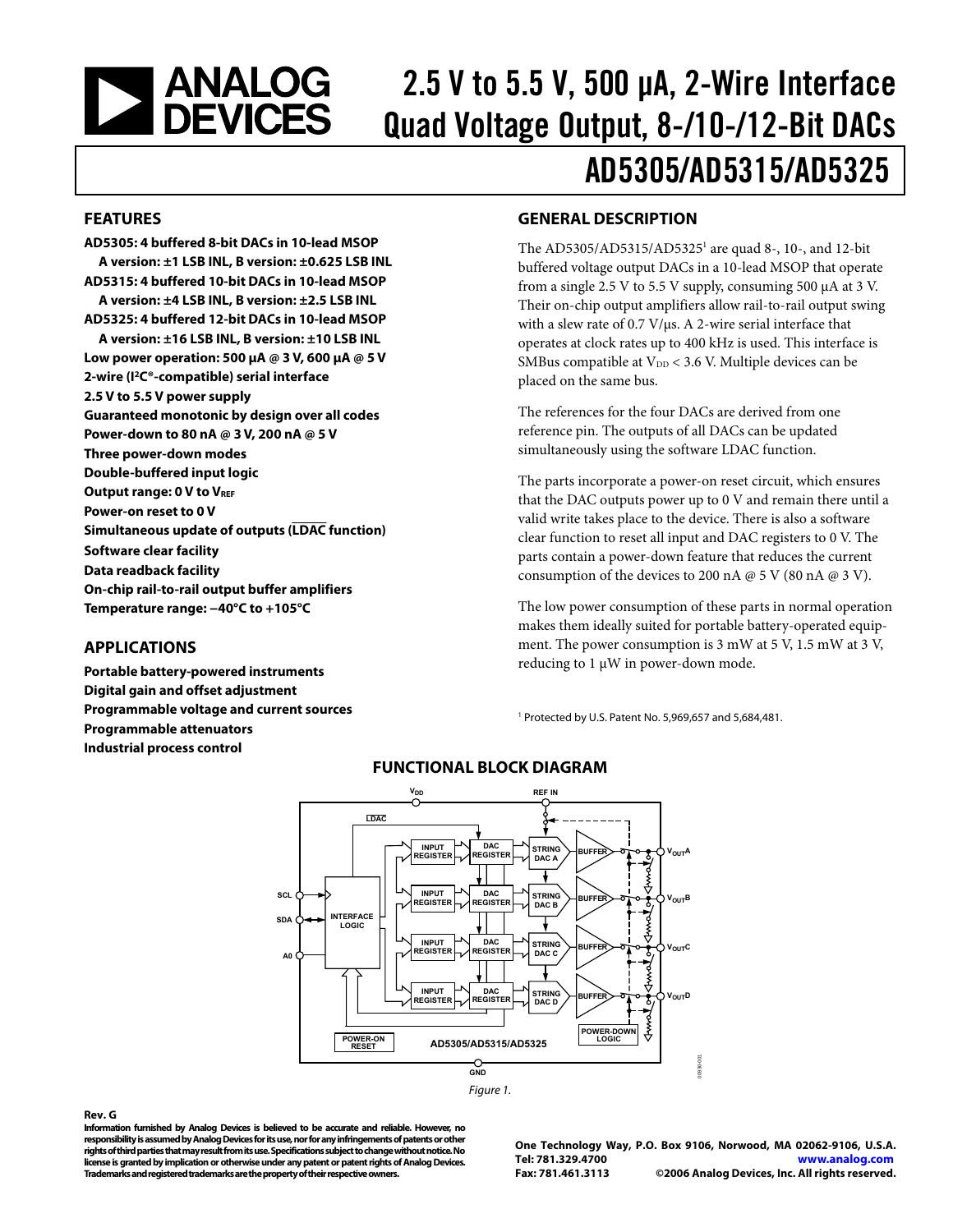## <span id="page-1-0"></span>**TABLE OF CONTENTS**

| Pin Configuration and Function Descriptions 8 |
|-----------------------------------------------|
|                                               |
|                                               |
|                                               |
|                                               |
|                                               |
|                                               |
|                                               |
|                                               |

## **REVISION HISTORY**

| $5/06$ —Rev. F to Rev. G  |  |
|---------------------------|--|
|                           |  |
|                           |  |
| $10/04$ —Rev. E to Rev. F |  |
|                           |  |
|                           |  |
|                           |  |

### $8/03$  — Rev. D to Rev. E

| AD5305/AD5315/AD5325 as a Digitally Programmable |  |
|--------------------------------------------------|--|
| Coarse and Fine Adjustment Using the             |  |
|                                                  |  |
|                                                  |  |
|                                                  |  |
|                                                  |  |

| $4/01$ —Rev. C to Rev. D                          |  |
|---------------------------------------------------|--|
|                                                   |  |
|                                                   |  |
| Edits to Right/Left and Double Sections           |  |
|                                                   |  |
|                                                   |  |
| Edit to Multiple-DAC Readback Sequence Section 12 |  |
|                                                   |  |
|                                                   |  |
|                                                   |  |
|                                                   |  |
|                                                   |  |
|                                                   |  |
|                                                   |  |
|                                                   |  |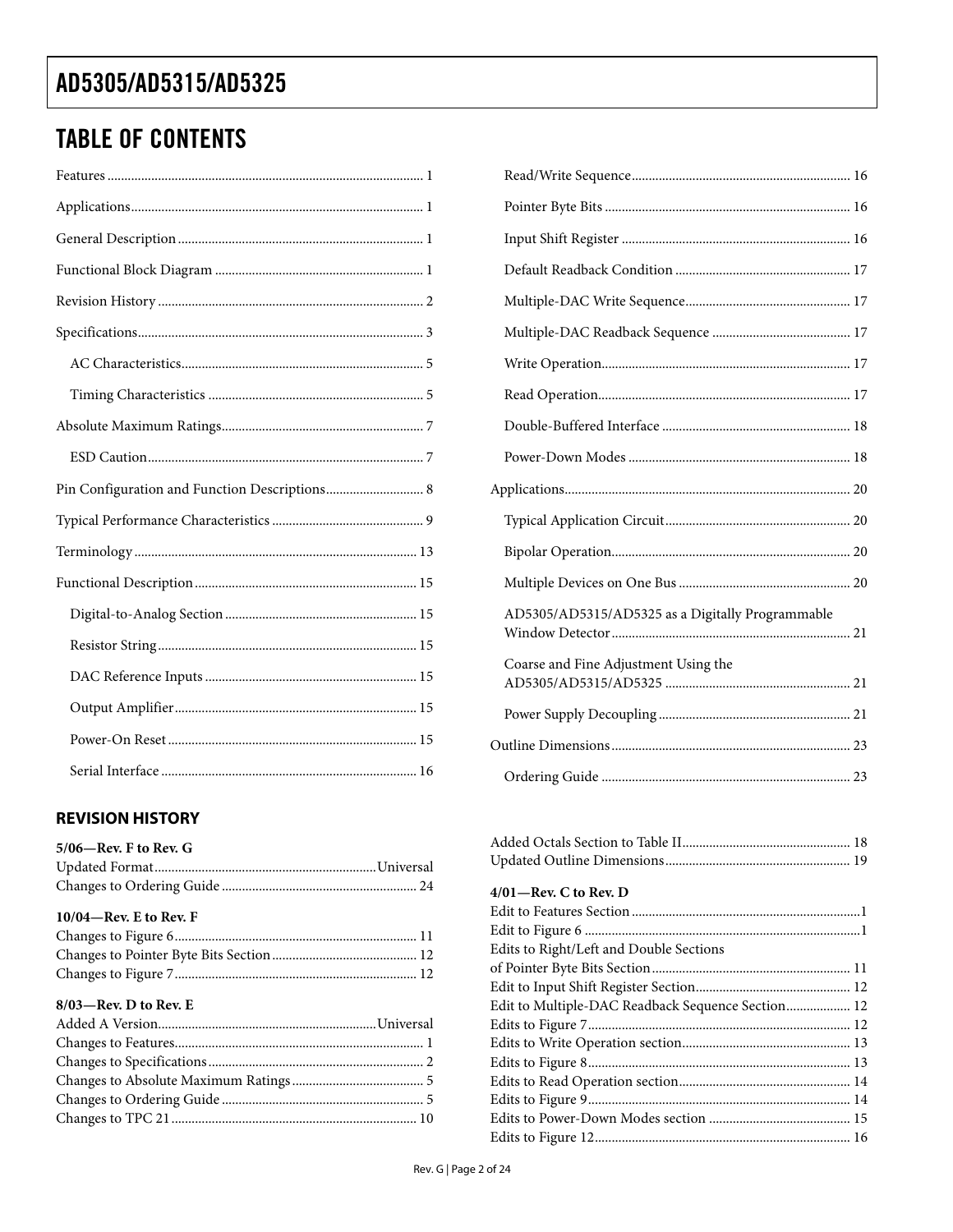## <span id="page-2-0"></span>**SPECIFICATIONS**

 $V_{DD} = 2.5$  V to 5.5 V,  $V_{REF} = 2$  V,  $R_L = 2$  k $\Omega$  to GND,  $C_L = 200$  pF to GND, all specifications  $T_{MIN}$  to  $T_{MAX}$ , unless otherwise noted.

**Table 1.** 

|                                           | A Version <sup>1</sup> |                       |                        | <b>B</b> Version <sup>1</sup> |                       |                        |                  |                                                                                     |
|-------------------------------------------|------------------------|-----------------------|------------------------|-------------------------------|-----------------------|------------------------|------------------|-------------------------------------------------------------------------------------|
| Parameter <sup>2</sup>                    | Min                    | <b>Typ</b>            | <b>Max</b>             | Min                           | <b>Typ</b>            | <b>Max</b>             | Unit             | <b>Conditions/Comments</b>                                                          |
| DC PERFORMANCE <sup>3, 4</sup>            |                        |                       |                        |                               |                       |                        |                  |                                                                                     |
| AD5305                                    |                        |                       |                        |                               |                       |                        |                  |                                                                                     |
| Resolution                                |                        | 8                     |                        |                               | 8                     |                        | <b>Bits</b>      |                                                                                     |
| Relative Accuracy                         |                        | ±0.15                 | ±1                     |                               | ±0.15                 | ±0.625                 | <b>LSB</b>       |                                                                                     |
| <b>Differential Nonlinearity</b>          |                        | ±0.02                 | ±0.25                  |                               | ±0.02                 | ±0.25                  | <b>LSB</b>       | Guaranteed monotonic by design<br>over all codes                                    |
| AD5315                                    |                        |                       |                        |                               |                       |                        |                  |                                                                                     |
| Resolution                                |                        | 10                    |                        |                               | 10                    |                        | <b>Bits</b>      |                                                                                     |
| Relative Accuracy                         |                        | ±0.5                  | ±4                     |                               | ±0.5                  | ±2.5                   | <b>LSB</b>       |                                                                                     |
| <b>Differential Nonlinearity</b>          |                        | ±0.05                 | ±0.5                   |                               | ±0.05                 | ±0.5                   | <b>LSB</b>       | Guaranteed monotonic by design<br>over all codes                                    |
| AD5325                                    |                        |                       |                        |                               |                       |                        |                  |                                                                                     |
| Resolution                                |                        | 12                    |                        |                               | 12                    |                        | <b>Bits</b>      |                                                                                     |
| Relative Accuracy                         |                        | ±2                    | ±16                    |                               | ±2                    | ±10                    | <b>LSB</b>       |                                                                                     |
| <b>Differential Nonlinearity</b>          |                        | ±0.2                  | ±1                     |                               | ±0.2                  | ±1                     | <b>LSB</b>       | Guaranteed monotonic by design<br>over all codes                                    |
| <b>Offset Error</b>                       |                        | ±0.4                  | ±3                     |                               | ±0.4                  | ±3                     | % of FSR         |                                                                                     |
| <b>Gain Error</b>                         |                        | ±0.15                 | ±1                     |                               | ±0.15                 | ±1                     | % of FSR         |                                                                                     |
| Lower Deadband                            |                        | 20                    | 60                     |                               | 20                    | 60                     | mV               | Lower deadband exists only if offset<br>error is negative                           |
| Offset Error Drift <sup>5</sup>           |                        | $-12$                 |                        |                               | $-12$                 |                        | ppm of<br>FSR/°C |                                                                                     |
| Gain Error Drift <sup>5</sup>             |                        | $-5$                  |                        |                               | $-5$                  |                        | ppm of<br>FSR/°C |                                                                                     |
| Power Supply Rejection Ratio <sup>5</sup> |                        | $-60$                 |                        |                               | $-60$                 |                        | dB               | $\Delta V_{DD} = \pm 10\%$                                                          |
| DC Crosstalk <sup>5</sup>                 |                        | 200                   |                        |                               | 200                   |                        | μV               | $R_L = 2 k\Omega$ to GND or $V_{DD}$                                                |
| DAC REFERENCE INPUTS <sup>5</sup>         |                        |                       |                        |                               |                       |                        |                  |                                                                                     |
| <b>VREF Input Range</b>                   | 0.25                   |                       | <b>V</b> <sub>DD</sub> | 0.25                          |                       | <b>V</b> <sub>DD</sub> | V                |                                                                                     |
| VREF Input Impedance                      | 37                     | 45                    |                        | 37                            | 45                    |                        | $k\Omega$        | Normal operation                                                                    |
|                                           |                        | $>10$                 |                        |                               | $>10$                 |                        | $M\Omega$        | Power-down mode                                                                     |
| Reference Feedthrough                     |                        | $-90$                 |                        |                               | $-90$                 |                        | dB               | Frequency = $10$ kHz                                                                |
| <b>OUTPUT CHARACTERISTICS5</b>            |                        |                       |                        |                               |                       |                        |                  |                                                                                     |
| Minimum Output Voltage <sup>6</sup>       |                        | 0.001                 |                        |                               | 0.001                 |                        | v                | A measure of the minimum and<br>maximum drive capability of the<br>output amplifier |
| Maximum Output Voltage <sup>6</sup>       |                        | $V_{DD}$ $-$<br>0.001 |                        |                               | $V_{DD}$ $-$<br>0.001 |                        | v                |                                                                                     |
| DC Output Impedance                       |                        | 0.5                   |                        |                               | 0.5                   |                        | Ω                |                                                                                     |
| Short-Circuit Current                     |                        | 25                    |                        |                               | 25                    |                        | mA               | $V_{DD} = 5 V$                                                                      |
|                                           |                        | 16                    |                        |                               | 16                    |                        | mA               | $V_{DD} = 3 V$                                                                      |
| Power-Up Time                             |                        | 2.5                   |                        |                               | 2.5                   |                        | $\mu$ s          | Coming out of power-down mode<br>$V_{DD} = 5 V$                                     |
|                                           |                        | 5                     |                        |                               | 5                     |                        | $\mu$ s          | Coming out of power-down mode<br>$V_{DD} = 3 V$                                     |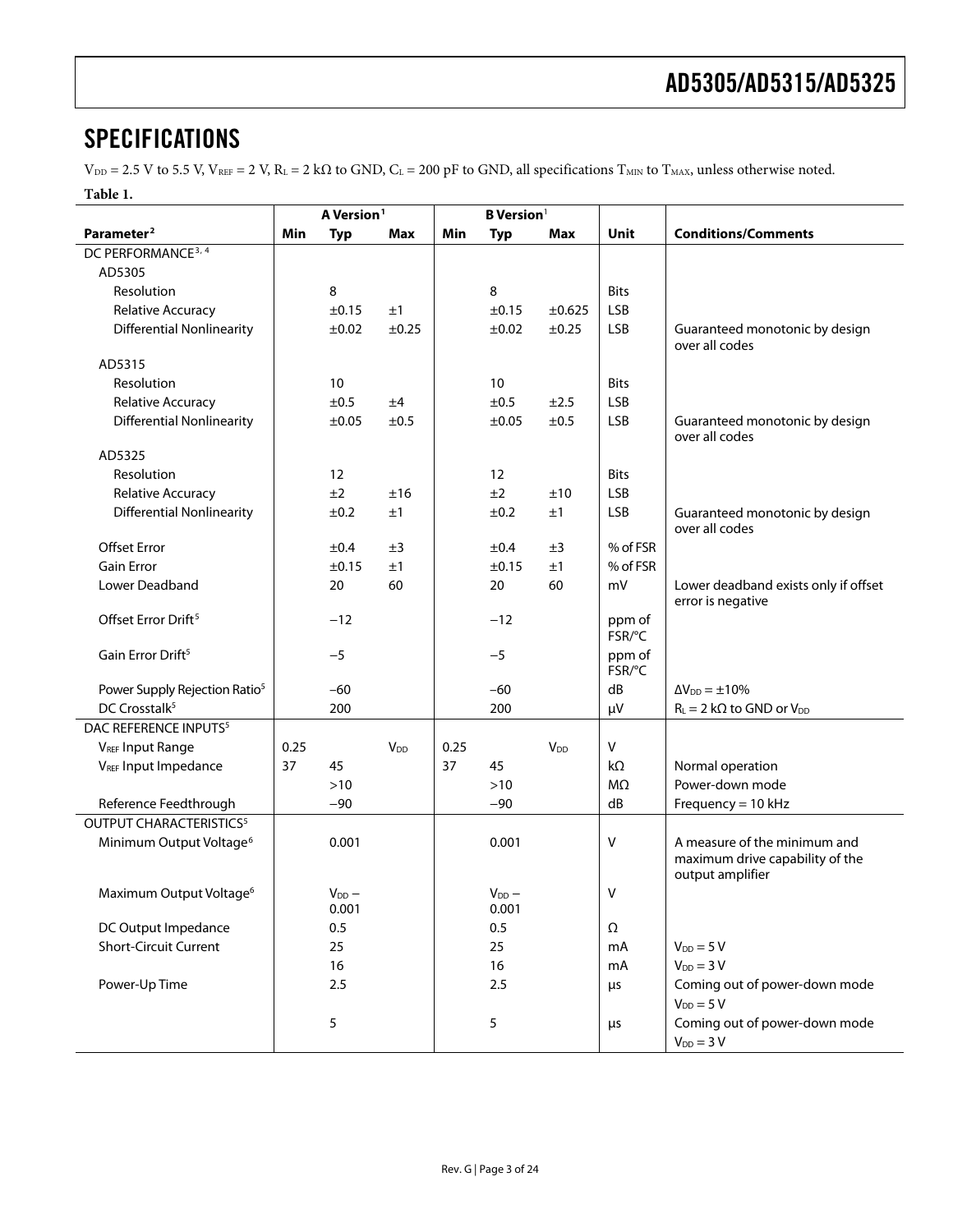<span id="page-3-0"></span>

|                                            |                               | A Version <sup>1</sup> |                     |                               | <b>B</b> Version <sup>1</sup> |                     |             |                                                               |
|--------------------------------------------|-------------------------------|------------------------|---------------------|-------------------------------|-------------------------------|---------------------|-------------|---------------------------------------------------------------|
| Parameter <sup>2</sup>                     | Min                           | <b>Typ</b>             | Max                 | Min                           | <b>Typ</b>                    | Max                 | <b>Unit</b> | <b>Conditions/Comments</b>                                    |
| LOGIC INPUTS (A0) <sup>5</sup>             |                               |                        |                     |                               |                               |                     |             |                                                               |
| <b>Input Current</b>                       |                               |                        | ±1                  |                               |                               | ±1                  | μA          |                                                               |
| Input Low Voltage, VLL                     |                               |                        | 0.8                 |                               |                               | 0.8                 | $\vee$      | $V_{DD} = 5 V \pm 10\%$                                       |
|                                            |                               |                        | 0.6                 |                               |                               | 0.6                 | v           | $V_{DD} = 3 V \pm 10\%$                                       |
|                                            |                               |                        | 0.5                 |                               |                               | 0.5                 | v           | $V_{DD} = 2.5 V$                                              |
| Input High Voltage, V <sub>IH</sub>        | 2.4                           |                        |                     | 2.4                           |                               |                     | v           | $V_{DD} = 5 V \pm 10\%$                                       |
|                                            | 2.1                           |                        |                     | 2.1                           |                               |                     | V           | $V_{DD} = 3 V \pm 10\%$                                       |
|                                            | 2.0                           |                        |                     | 2.0                           |                               |                     | V           | $V_{DD} = 2.5 V$                                              |
| Pin Capacitance                            |                               | 3                      |                     |                               | 3                             |                     | pF          |                                                               |
| LOGIC INPUTS (SCL, SDA) <sup>5</sup>       |                               |                        |                     |                               |                               |                     |             |                                                               |
| Input High Voltage, VIH                    | 0.7<br><b>V</b> <sub>DD</sub> |                        | $V_{DD}$ +<br>0.3   | 0.7<br><b>V</b> <sub>DD</sub> |                               | $V_{DD} +$<br>0.3   | $\sf V$     | SMBus compatible at $V_{DD}$ < 3.6 V                          |
| Input Low Voltage, VLL                     | $-0.3$                        |                        | 0.3 V <sub>DD</sub> | $-0.3$                        |                               | 0.3 V <sub>DD</sub> | $\sf V$     | SMBus compatible at V <sub>DD</sub> < 3.6 V                   |
| Input Leakage Current, IIN                 |                               |                        | ±1                  |                               |                               | ±1                  | μA          |                                                               |
| <b>Input Hysteresis, VHYST</b>             | 0.05<br>$V_{DD}$              |                        |                     | 0.05<br><b>V<sub>DD</sub></b> |                               |                     | $\vee$      |                                                               |
| Input Capacitance, CIN                     |                               | 8                      |                     |                               | 8                             |                     | pF          |                                                               |
| <b>Glitch Rejection</b>                    |                               |                        | 50                  |                               |                               | 50                  | ns          | Input filtering suppresses noise spikes<br>of less than 50 ns |
| LOGIC OUTPUT (SDA) <sup>5</sup>            |                               |                        |                     |                               |                               |                     |             |                                                               |
| Output Low Voltage, Vol.                   |                               |                        | 0.4                 |                               |                               | 0.4                 | $\sf V$     | $lsink = 3 mA$                                                |
|                                            |                               |                        | 0.6                 |                               |                               | 0.6                 | $\sf V$     | $lsink = 6 mA$                                                |
| Three-State Leakage Current                |                               |                        | ±1                  |                               |                               | ±1                  | μA          |                                                               |
| Three-State Output<br>Capacitance          |                               | 8                      |                     |                               | 8                             |                     | pF          |                                                               |
| POWER REQUIREMENTS                         |                               |                        |                     |                               |                               |                     |             |                                                               |
| <b>V<sub>DD</sub></b>                      | 2.5                           |                        | 5.5                 | 2.5                           |                               | 5.5                 | $\sf V$     |                                                               |
| I <sub>DD</sub> (Normal Mode) <sup>7</sup> |                               |                        |                     |                               |                               |                     |             | $V_{IH} = V_{DD}$ and $V_{IL} = GND$                          |
| $V_{DD} = 4.5 V$ to 5.5 V                  |                               | 600                    | 900                 |                               | 600                           | 900                 | μA          |                                                               |
| $V_{DD} = 2.5 V$ to 3.6 V                  |                               | 500                    | 700                 |                               | 500                           | 700                 | μA          |                                                               |
| I <sub>DD</sub> (Power-Down Mode)          |                               |                        |                     |                               |                               |                     |             | $V_{IH} = V_{DD}$ and $V_{IL} = GND$                          |
| $V_{DD} = 4.5 V$ to 5.5 V                  |                               | 0.2                    | $\mathbf{1}$        |                               | 0.2                           | 1                   | μA          | $I_{DD} = 4 \mu A$ (maximum) during<br>0 readback on SDA      |
| $V_{DD} = 2.5 V to 3.6 V$                  |                               | 0.08                   | $\mathbf{1}$        |                               | 0.08                          | 1                   | μA          | $I_{DD} = 1.5 \mu A$ (maximum) during<br>0 readback on SDA    |

<sup>1</sup> Temperature range (A, B version): –40°C to +105°C; typical at +25°C.<br><sup>2</sup> See the Terminology section.<br><sup>3</sup> DC specifications tested with the outputs unloaded.<br><sup>4</sup> Linearity is tested using a reduced code range: AD5305 (

<sup>5</sup> Guaranteed by design and characterization, not production tested.

 $^6$  For the amplifier output to reach its minimum voltage, offset error must be negative; to reach its maximum voltage, V $_{\tt{REF}}$  V $_{\tt{DD}}$  and offset plus gain error must be

positive.<br><sup>7</sup> l<sub>oo</sub> specification is valid for all DAC codes. Interface inactive. All DACs active and excluding load currents.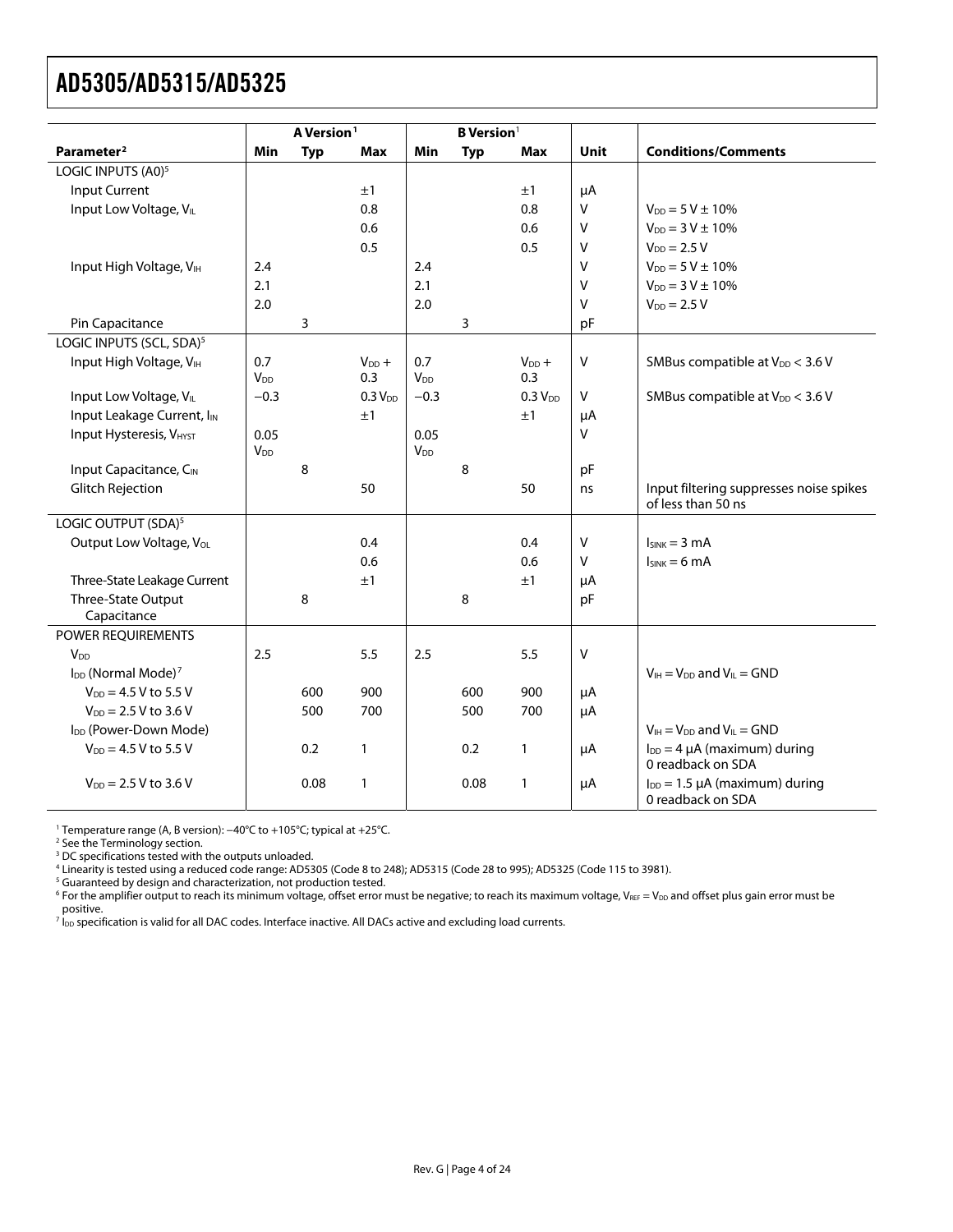### <span id="page-4-0"></span>**AC CHARACTERISTICS**

 $V_{DD} = 2.5$  V to 5.5 V,  $R_L = 2$  k $\Omega$  to GND,  $C_L = 200$  pF to GND, all specifications T<sub>MIN</sub> to T<sub>MAX</sub>, unless otherwise noted.

#### **Table 2.**

|                                     | A, B Version <sup>1</sup> |       |     |            |                                                                    |  |
|-------------------------------------|---------------------------|-------|-----|------------|--------------------------------------------------------------------|--|
| Parameter <sup>2, 3</sup>           | Min                       | Typ   | Max | Unit       | <b>Conditions/Comments</b>                                         |  |
| Output Voltage Settling Time        |                           |       |     |            | $V_{REF} = V_{DD} = 5 V$                                           |  |
| AD5305                              |                           | 6     | 8   | μs         | $\frac{1}{4}$ scale to $\frac{3}{4}$ scale change (0x40 to 0xC0)   |  |
| AD5315                              |                           |       | 9   | μs         | 1/4 scale to 3/4 scale change ( $0 \times 100$ to $0 \times 300$ ) |  |
| AD5325                              |                           | 8     | 10  | <b>LIS</b> | 1/4 scale to 3/4 scale change ( $0 \times 400$ to $0 \times C00$ ) |  |
| Slew Rate                           |                           | 0.7   |     | $V/\mu s$  |                                                                    |  |
| Major-Code Transition Glitch Energy |                           | 12    |     | $nV-S$     | 1 LSB change around major carry                                    |  |
| Digital Feedthrough                 |                           |       |     | $nV-S$     |                                                                    |  |
| Digital Crosstalk                   |                           |       |     | $nV-S$     |                                                                    |  |
| DAC-to-DAC Crosstalk                |                           | 3     |     | nV-s       |                                                                    |  |
| Multiplying Bandwidth               |                           | 200   |     | kHz        | $V_{\text{REF}} = 2 V \pm 0.1 V p - p$                             |  |
| <b>Total Harmonic Distortion</b>    |                           | $-70$ |     | dB         | $V_{REF}$ = 2.5 V $\pm$ 0.1 V p-p, frequency = 10 kHz              |  |

1 Temperature range (A, B version): −40°C to +105°C; typical at +25°C. 2

<sup>2</sup> Guaranteed by design and characterization, not production tested.

<sup>3</sup> See the Terminology section.

## **TIMING CHARACTERISTICS**

 $V_{DD} = 2.5$  V to 5.5 V, all specifications  $T_{MIN}$  to  $T_{MAX}$ , unless otherwise noted.

#### **Table 3.**

| Parameter <sup>1, 2</sup> | Limit at $T_{MIN}$ , $T_{MAX}$ (A, B Version) | Unit    | <b>Conditions/Comments</b>                                            |
|---------------------------|-----------------------------------------------|---------|-----------------------------------------------------------------------|
| $f_{\text{SCL}}$          | 400                                           | kHz max | SCL clock frequency                                                   |
| $t_1$                     | 2.5                                           | us min  | SCL cycle time                                                        |
| t <sub>2</sub>            | 0.6                                           | us min  | t <sub>HIGH</sub> , SCL high time                                     |
| $t_3$                     | 1.3                                           | us min  | t <sub>LOW</sub> , SCL low time                                       |
| t <sub>4</sub>            | 0.6                                           | us min  | t <sub>HD,STA</sub> , start/repeated start condition hold time        |
| t <sub>5</sub>            | 100                                           | ns min  | $t_{\text{SUDAT}}$ , data setup time                                  |
| $t6$ <sup>3</sup>         | 0.9                                           | us max  | t <sub>HD,DAT</sub> , data hold time                                  |
|                           | 0                                             | us min  | t <sub>HD,DAT</sub> , data hold time                                  |
| t <sub>7</sub>            | 0.6                                           | us min  | t <sub>su, STA</sub> , setup time for repeated start                  |
| $t_{8}$                   | 0.6                                           | us min  | t <sub>su, STO</sub> , stop condition setup time                      |
| t <sub>9</sub>            | 1.3                                           | us min  | t <sub>BUF</sub> , bus-free time between a stop and a start condition |
| $t_{10}$                  | 300                                           | ns max  | $t_{R}$ , rise time of SCL and SDA when receiving                     |
|                           | 0                                             | ns min  | $t_R$ , rise time of SCL and SDA when receiving (CMOS compatible)     |
| $t_{11}$                  | 250                                           | ns max  | $t_F$ , fall time of SDA when transmitting                            |
|                           | $\mathbf{0}$                                  | ns min  | t <sub>F</sub> , fall time of SDA when receiving (CMOS compatible)    |
|                           | 300                                           | ns max  | $t_F$ , fall time of SCL and SDA when receiving                       |
|                           | $20 + 0.1 C_B^4$                              | ns min  | $t_F$ , fall time of SCL and SDA when transmitting                    |
| $C_B^4$                   | 400                                           | pF max  | Capacitive load for each bus line                                     |

<sup>1</sup> Se[e Figure 2](#page-5-0).

2 Guaranteed by design and characterization; not production tested.

 $^3$  A master device must provide a hold time of at least 300 ns for the SDA signal (referred to VIH min of the SCL signal) in order to bridge the undefined region of SCL's falling edge.

 $^4$  C<sub>B</sub> is the total capacitance of one bus line in pF. t<sub>R</sub> and t<sub>F</sub> measured between 0.3 V<sub>DD</sub> and 0.7 V<sub>DD</sub>.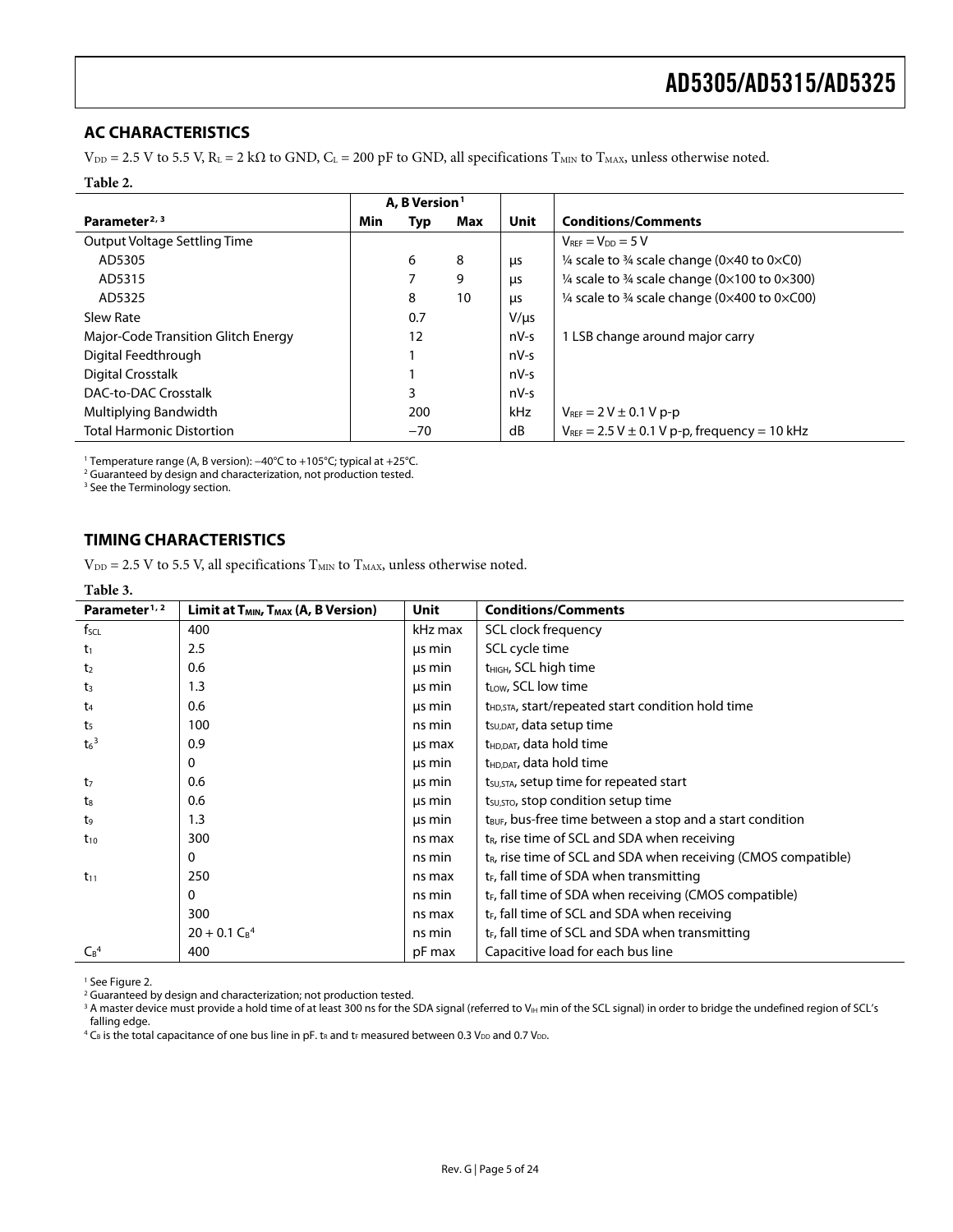<span id="page-5-1"></span><span id="page-5-0"></span>

Figure 2. 2-Wire Serial Interface Timing Diagram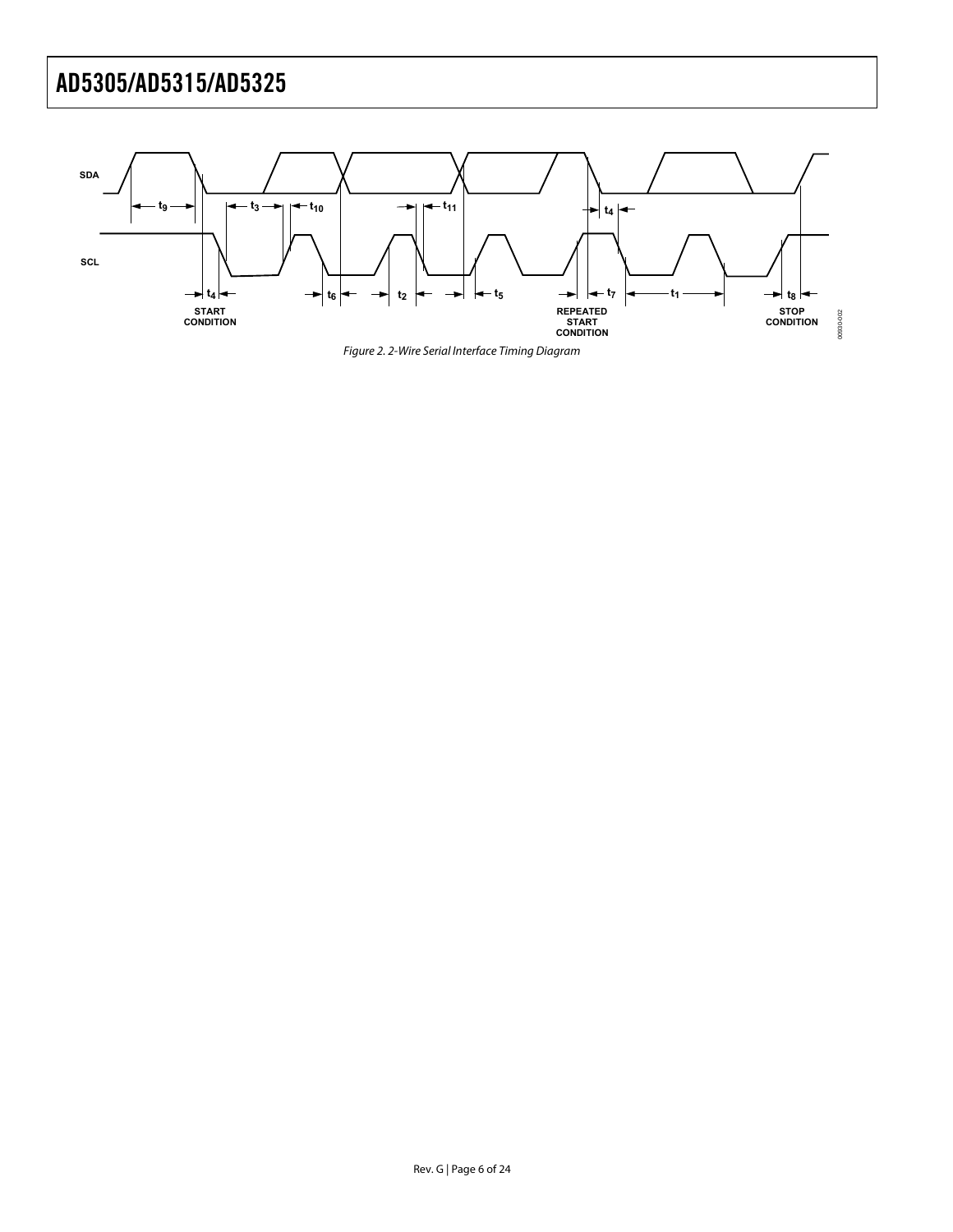## <span id="page-6-0"></span>ABSOLUTE MAXIMUM RATINGS

 $T_A = 25$ °C, unless otherwise noted.

#### **Table 4.**

| Parameter <sup>1</sup>                          | Rating                                |
|-------------------------------------------------|---------------------------------------|
| V <sub>DD</sub> to GND                          | $-0.3$ V to $+7$ V                    |
| SCL, SDA to GND                                 | $-0.3$ V to V <sub>DD</sub> + 0.3 V   |
| A0 to GND                                       | $-0.3$ V to V <sub>DD</sub> + 0.3 V   |
| Reference Input Voltage to GND                  | $-0.3$ V to V <sub>DD</sub> + 0.3 V   |
| V <sub>OUT</sub> A to V <sub>OUT</sub> D to GND | $-0.3$ V to V <sub>DD</sub> $+0.3$ V  |
| Operating Temperature Range                     |                                       |
| Industrial (A, B Version)                       | $-40^{\circ}$ C to $+105^{\circ}$ C   |
| Storage Temperature Range                       | –65°C to +150°C                       |
| Junction Temperature (T <sub>J</sub> max)       | $150^{\circ}$ C                       |
| <b>MSOP</b>                                     |                                       |
| Power Dissipation                               | $(T_J \text{ max} - T_A)/\theta_{JA}$ |
| $\theta_{JA}$ Thermal Impedance                 | 206°C/W                               |
| $\theta_{\text{JC}}$ Thermal Impedance          | 44°C/W                                |
| Reflow Soldering                                |                                       |
| Peak Temperature                                | $220^{\circ}$ C                       |
| Time at Peak Temperature                        | 10 sec to 40 sec                      |

Stresses above those listed under Absolute Maximum Ratings may cause permanent damage to the device. This is a stress rating only; functional operation of the device at these or any other conditions above those indicated in the operational section of this specification is not implied. Exposure to absolute maximum rating conditions for extended periods may affect device reliability.

<sup>1</sup> Transient currents of up to 100 mA do not cause SCR latcth-up.

#### **ESD CAUTION**

ESD (electrostatic discharge) sensitive device. Electrostatic charges as high as 4000 V readily accumulate on the human body and test equipment and can discharge without detection. Although this product features proprietary ESD protection circuitry, permanent damage may occur on devices subjected to high energy electrostatic discharges. Therefore, proper ESD precautions are recommended to avoid performance degradation or loss of functionality.

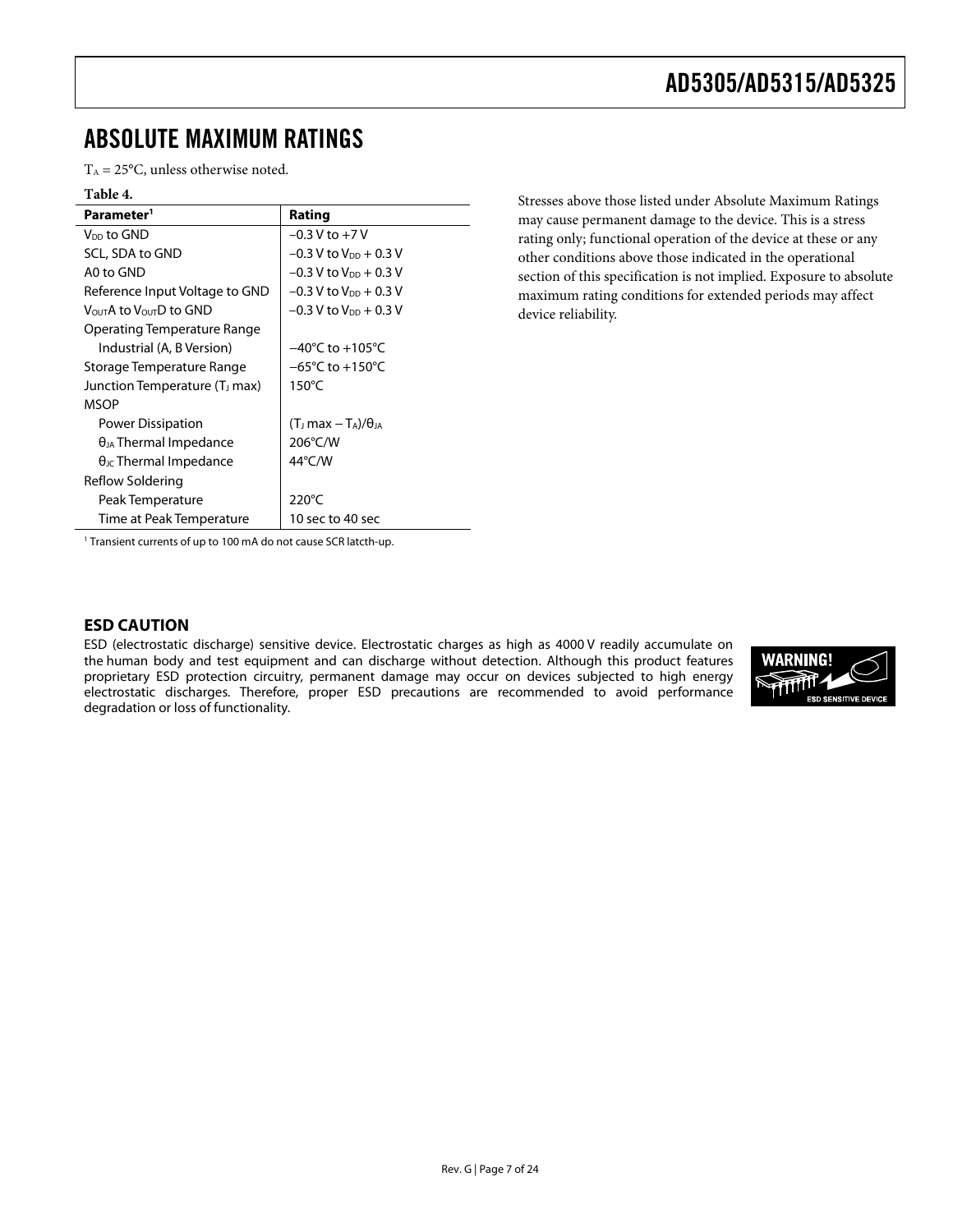## <span id="page-7-0"></span>PIN CONFIGURATION AND FUNCTION DESCRIPTIONS



#### **Table 5. Pin Function Descriptions**

| Pin No. | Mnemonic          | <b>Description</b>                                                                                                                                                                                                                                    |
|---------|-------------------|-------------------------------------------------------------------------------------------------------------------------------------------------------------------------------------------------------------------------------------------------------|
|         | $V_{DD}$          | Power Supply Input. These parts can be operated from 2.5 V to 5.5 V and the supply should be decoupled to GND.                                                                                                                                        |
|         | <b>VOUTA</b>      | Buffered Analog Output Voltage from DAC A. The output amplifier has rail-to-rail operation.                                                                                                                                                           |
|         | $V_{\text{OUT}}B$ | Buffered Analog Output Voltage from DAC B. The output amplifier has rail-to-rail operation.                                                                                                                                                           |
| 4       | Vour <sub>C</sub> | Buffered Analog Output Voltage from DAC C. The output amplifier has rail-to-rail operation.                                                                                                                                                           |
|         | REFIN             | Reference Input Pin for All Four DACs. It has an input range from 0.25 V to V <sub>DD</sub> .                                                                                                                                                         |
| 6       | VourD             | Buffered Analog Output Voltage from DAC D. The output amplifier has rail-to-rail operation.                                                                                                                                                           |
|         | <b>GND</b>        | Ground Reference Point for All Circuitry on the Part.                                                                                                                                                                                                 |
| 8       | <b>SDA</b>        | Serial Data Line. This is used in conjunction with the SCL line to clock data into or out of the 16-bit input shift<br>register. It is a bidirectional open-drain data line that should be pulled to the supply with an external pull-up<br>resistor. |
| 9       | SCL               | Serial Clock Line. This is used in conjunction with the SDA line to clock data into or out of the 16-bit input shift<br>register. Clock rates of up to 400 kb/s can be accommodated in the 2-wire interface.                                          |
| 10      | A0                | Address Input. Sets the least significant bit of the 7-bit slave address.                                                                                                                                                                             |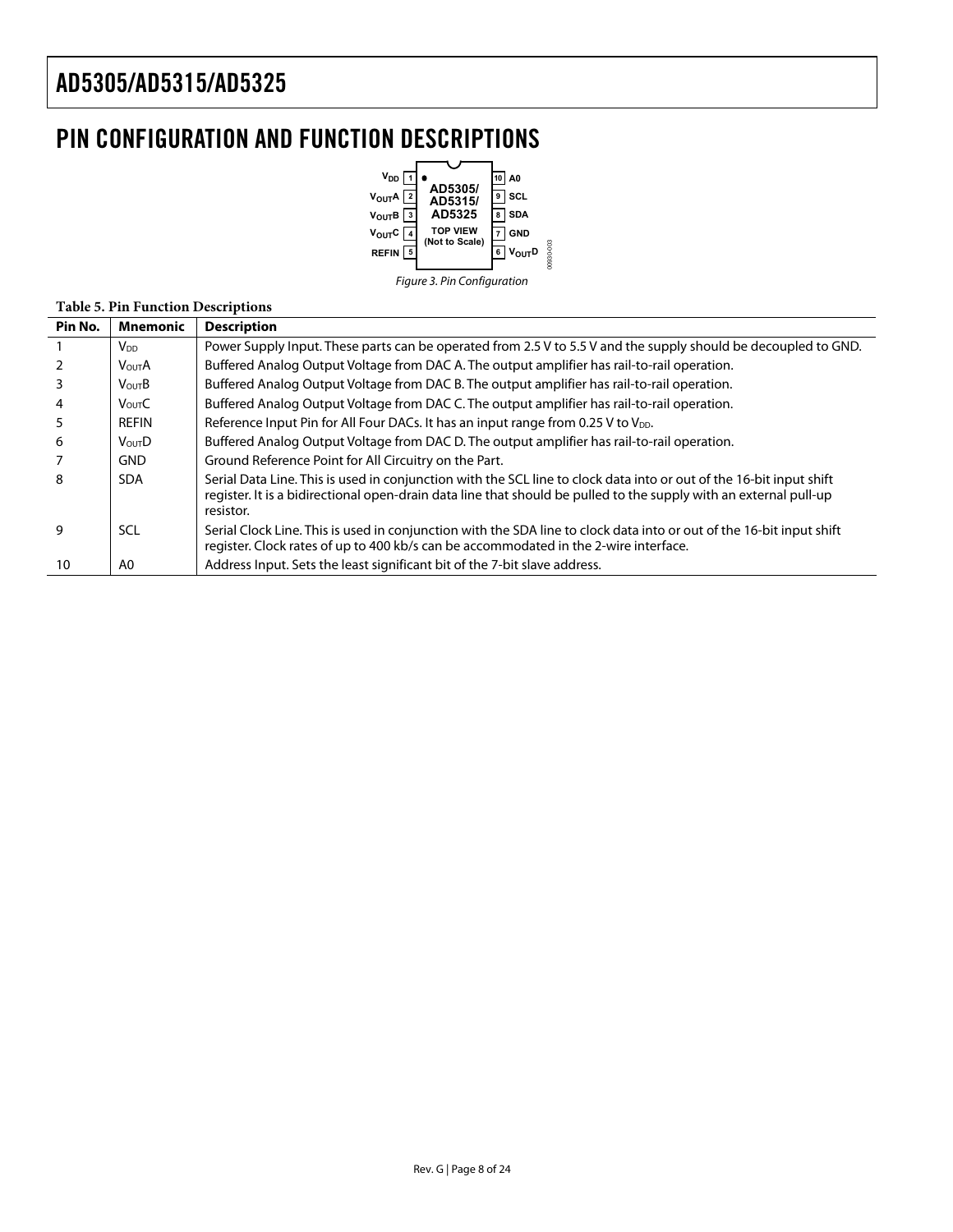## <span id="page-8-0"></span>TYPICAL PERFORMANCE CHARACTERISTICS

<span id="page-8-6"></span><span id="page-8-5"></span><span id="page-8-4"></span><span id="page-8-3"></span><span id="page-8-2"></span><span id="page-8-1"></span>

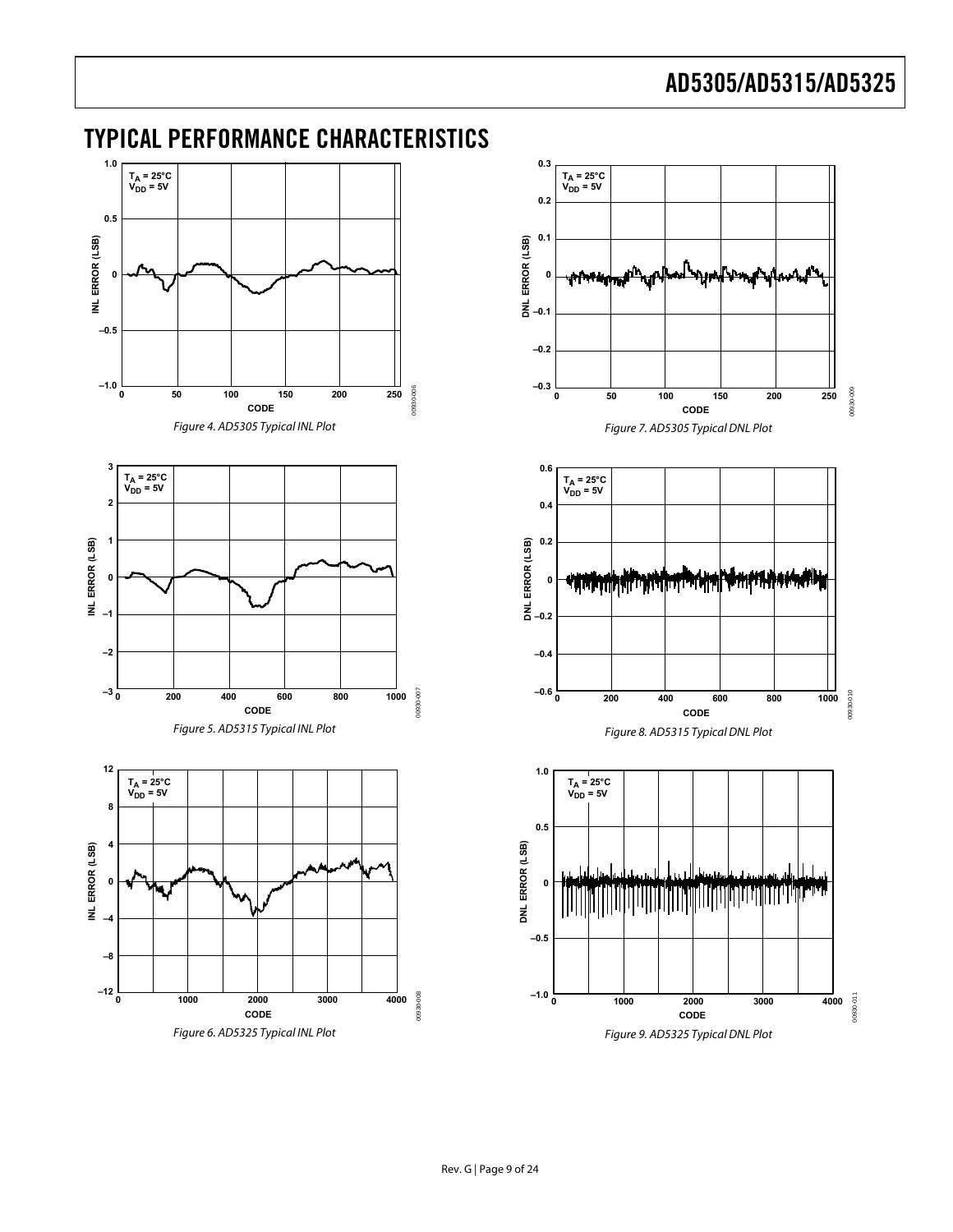





<span id="page-9-0"></span>





Figure 13. Offset Error and Gain Error vs.  $V_{DD}$ 







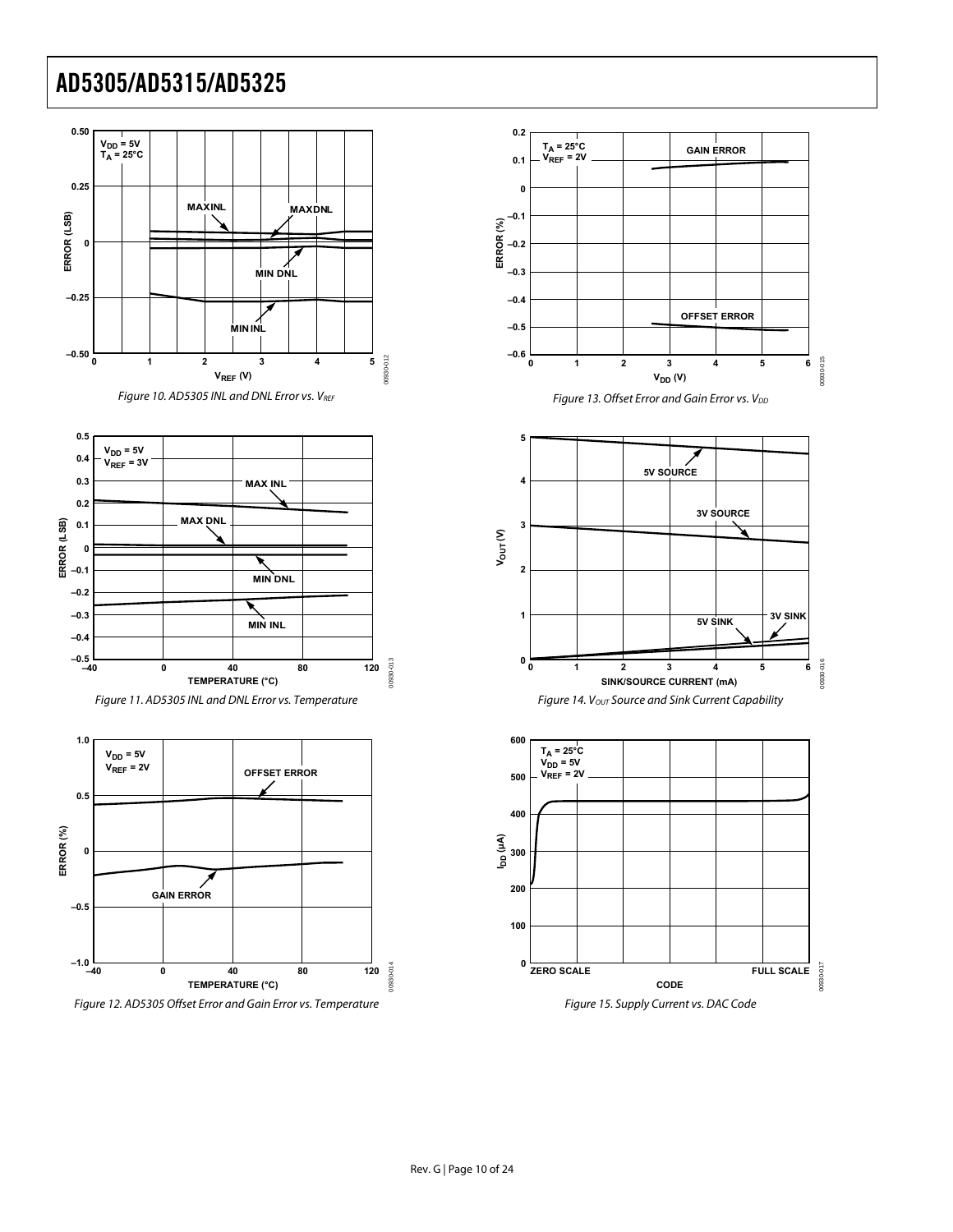







<span id="page-10-0"></span>Figure 18. Supply Current vs. Logic Input Voltage for SDA and SCL Voltage Increasing and Decreasing



Figure 19. Half-Scale Settling (1/4 to 3/4 Scale Code Change)







Figure 21. Exiting Power-Down to Midscale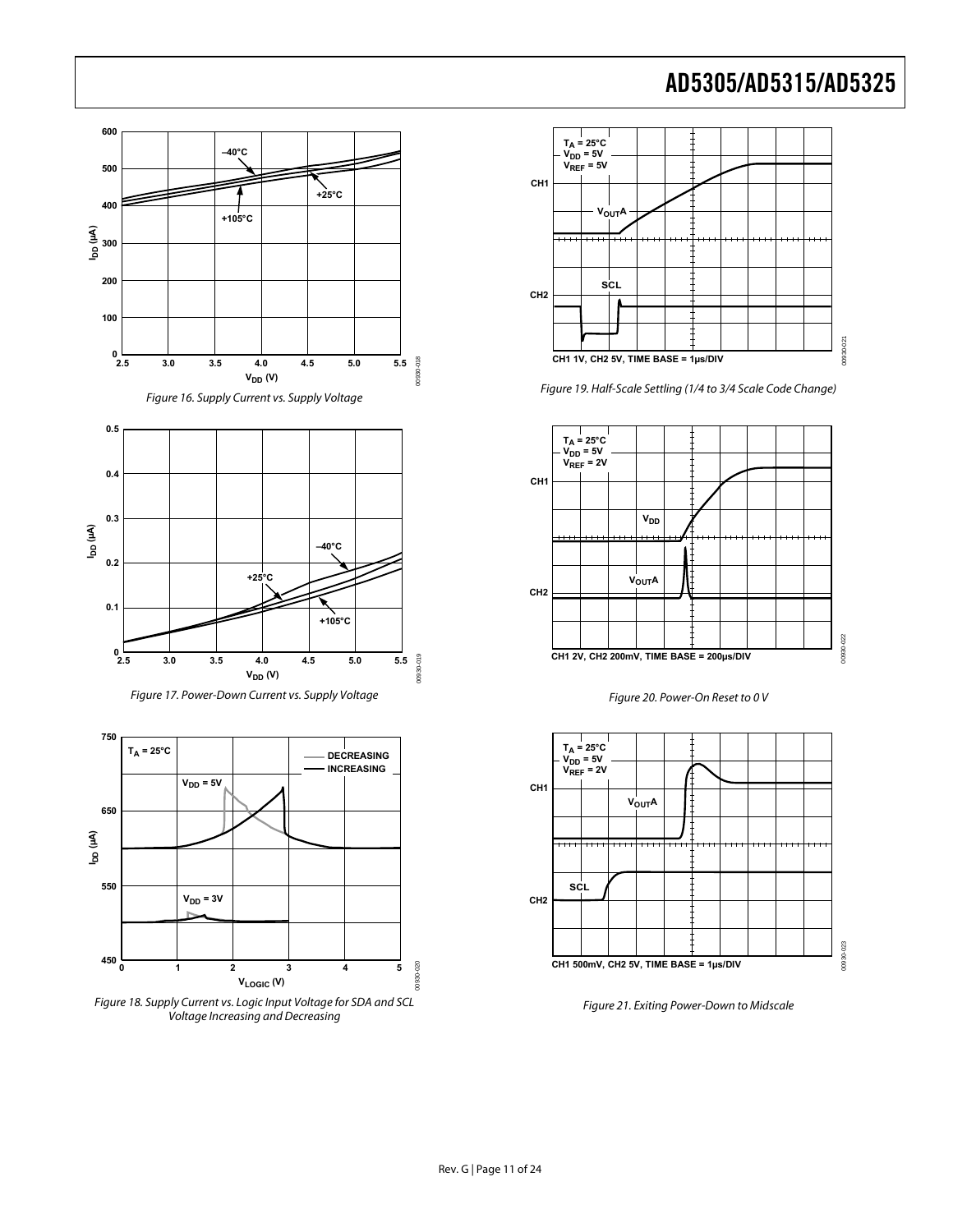





Figure 23. AD5325 Major-Code Transition Glitch Energy



Figure 24. Multiplying Bandwidth (Small-Signal Frequency Response)





Figure 26. DAC-to-DAC Crosstalk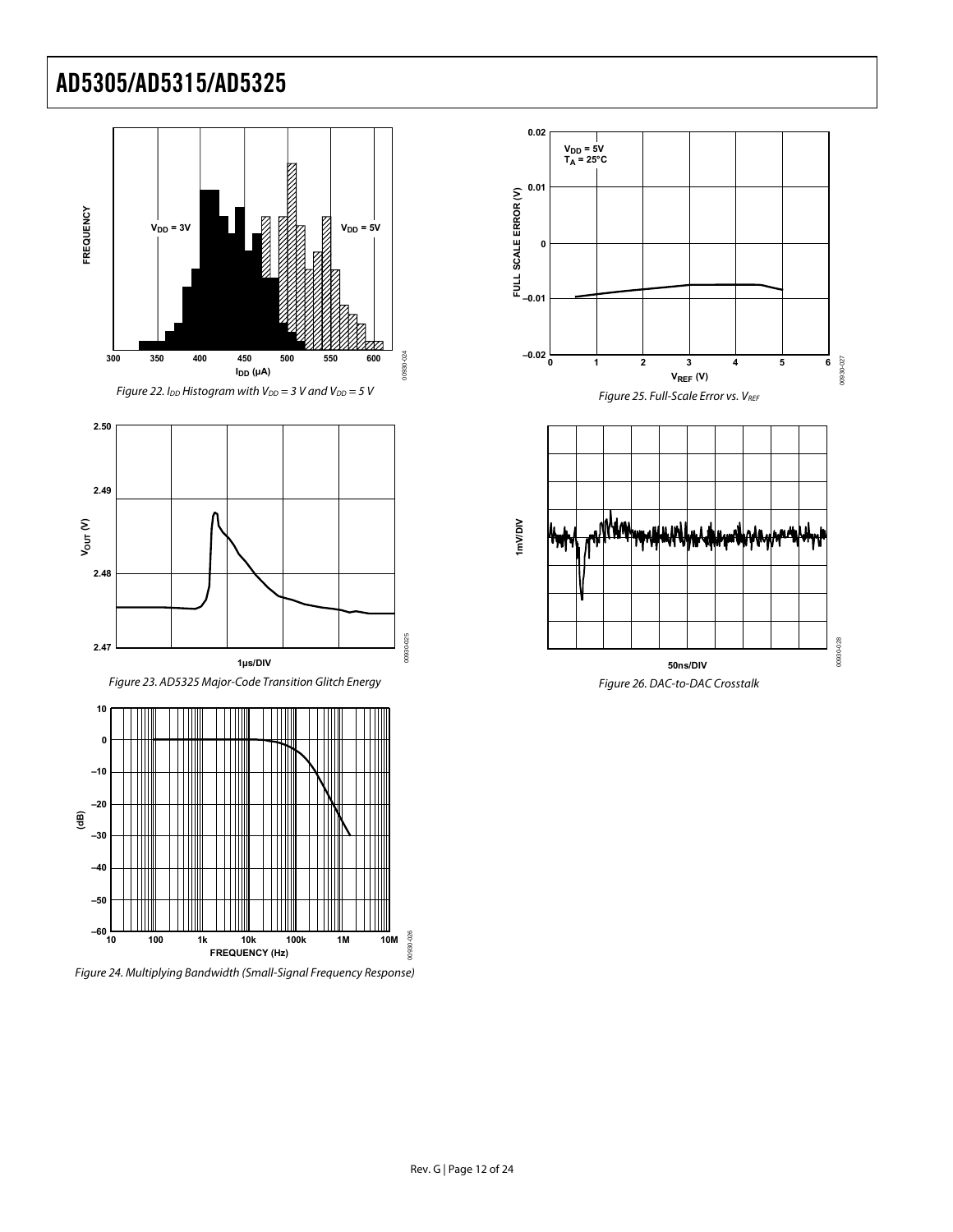## <span id="page-12-0"></span>**TERMINOLOGY**

#### **Relative Accuracy**

For the DAC, relative accuracy or integral nonlinearity (INL) is a measure of the maximum deviation, in LSB, from a straight line passing through the endpoints of the DAC transfer function. Typical INL versus code plots can be seen in [Figure 4](#page-8-1), [Figure 5](#page-8-2), and [Figure 6.](#page-8-3)

#### **Differential Nonlinearity**

Differential nonlinearity (DNL) is the difference between the measured change and the ideal 1 LSB change between any two adjacent codes. A specified differential nonlinearity of ±1 LSB maximum ensures monotonicity. This DAC is guaranteed monotonic by design. Typical DNL vs. code plots can be seen in [Figure 7](#page-8-4), [Figure 8](#page-8-5), and [Figure 9](#page-8-6).

#### **Offset Error**

This is a measure of the offset error of the DAC and the output amplifier. It is expressed as a percentage of the full-scale range.

#### **Gain Error**

This is a measure of the span error of the DAC. It is the deviation in slope of the actual DAC transfer characteristic from the ideal expressed as a percentage of the full-scale range.

#### **Offset Error Drift**

This is a measure of the change in offset error with changes in temperature. It is expressed in (ppm of full-scale range)/°C.

### **Gain Error Drift**

This is a measure of the change in gain error with changes in temperature. It is expressed in (ppm of full-scale range)/°C.

#### **Power Supply Rejection Ratio (PSRR)**

This indicates how the output of the DAC is affected by changes in the supply voltage. PSRR is the ratio of the change in  $V<sub>OUT</sub>$  to a change in V<sub>DD</sub> for full-scale output of the DAC. It is measured in dB.  $V_{REF}$  is held at 2 V and  $V_{DD}$  is varied  $\pm 10\%$ .

#### **DC Crosstalk**

This is the dc change in the output level of one DAC at midscale in response to a full-scale code change (all 0s to all 1s and vice versa) and output change of another DAC. It is expressed in μV.

#### **Reference Feedthrough**

This is the ratio of the amplitude of the signal at the DAC output to the reference input when the DAC output is not being updated. It is expressed in dB.

#### **Major-Code Transition Glitch Energy**

Major-code transition glitch energy is the energy of the impulse injected into the analog output when the code in the DAC register changes state. It is normally specified as the area of the glitch in nV-s and is measured when the digital code is changed by 1 LSB at the major carry transition (011 . . . 11 to 100 . . . 00, or  $100...00$  to  $011...11$ .

#### **Digital Feedthrough**

Digital feedthrough is a measure of the impulse injected into the analog output of the DAC from the digital input pins of the device when the DAC output is not being updated. It is specified in nV-s and is measured with a worst-case change on the digital input pins, for example, from all 0s to all 1s or vice versa.

#### **Digital Crosstalk**

This is the glitch impulse transferred to the output of one DAC at midscale in response to a full-scale code change (all 0s to all 1s and vice versa) in the input register of another DAC. It is expressed in nV-s.

#### **DAC-to-DAC Crosstalk**

This is the glitch impulse transferred to the output of one DAC due to a digital code change and subsequent output change of another DAC. This includes both digital and analog crosstalk. It is measured by loading one of the DACs with a full-scale code change (all 0s to all 1s and vice versa) with the LDAC bit set low and monitoring the output of another DAC. The energy of the glitch is expressed in nV-s.

#### **Multiplying Bandwidth**

The amplifiers within the DAC have a finite bandwidth. The multiplying bandwidth is a measure of this. A sine wave on the reference (with full-scale code loaded to the DAC) appears on the output. The multiplying bandwidth is the frequency at which the output amplitude falls to 3 dB below the input.

#### **Total Harmonic Distortion (THD)**

This is the difference between an ideal sine wave and its attenuated version using the DAC. The sine wave is used as the reference for the DAC and the THD is a measure of the harmonics present on the DAC output. It is measured in dB.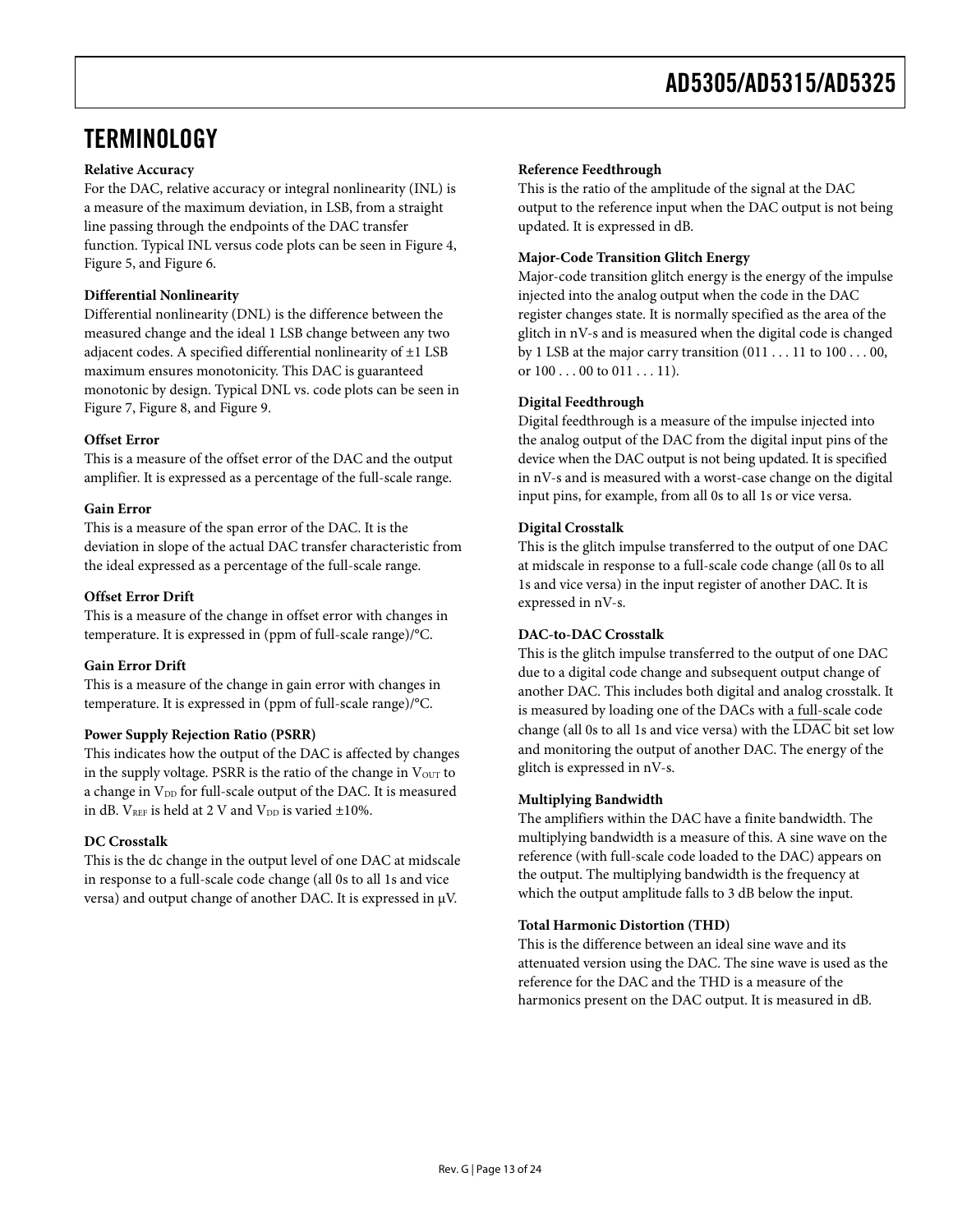



Figure 28. Transfer Function with Positive Offset

Figure 27. Transfer Function with Negative Offset

00930-004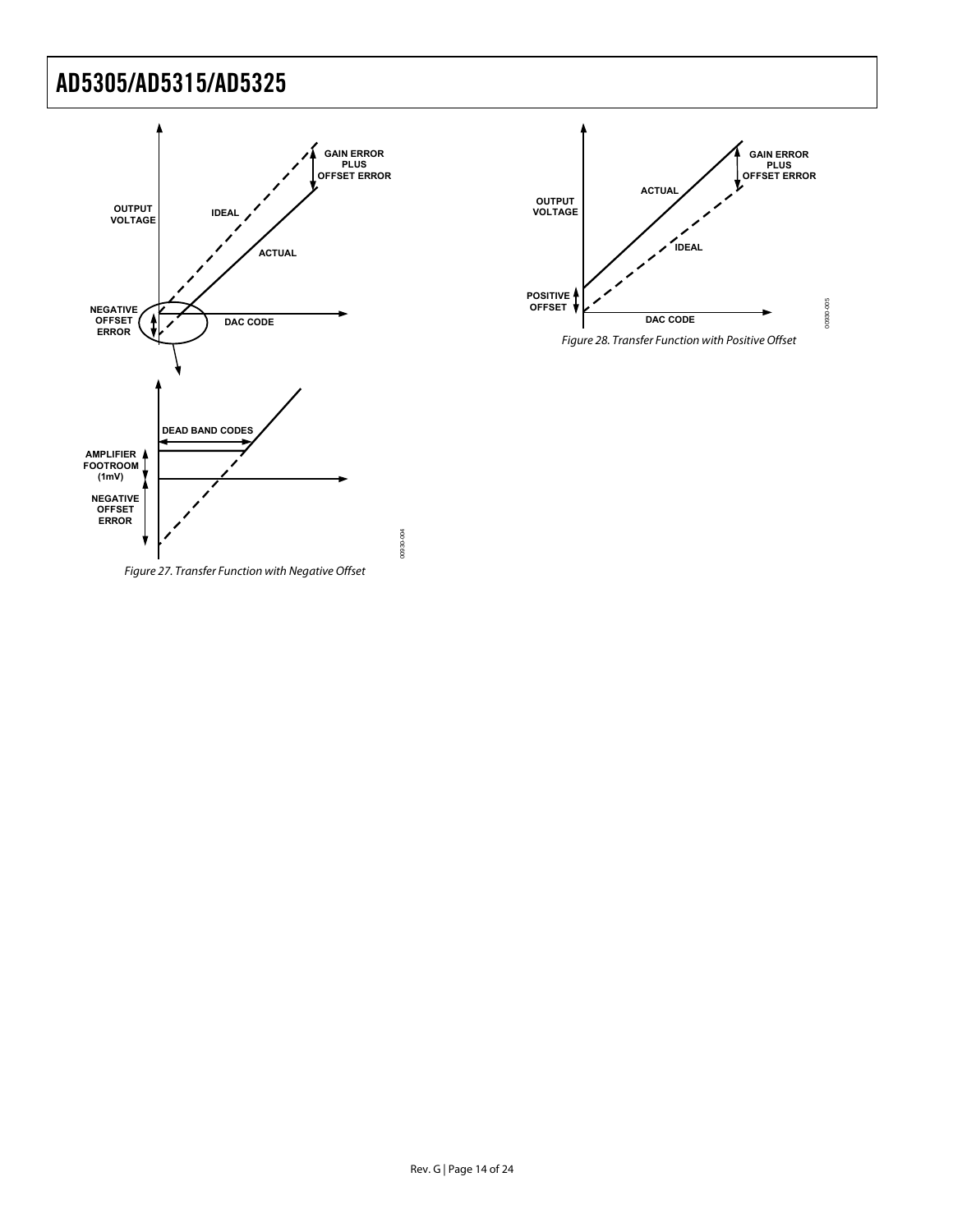## <span id="page-14-0"></span>FUNCTIONAL DESCRIPTION

The AD5305/AD5315/AD5325 are quad resistor-string DACs fabricated on a CMOS process with resolutions of 8, 10, and 12 bits, respectively. Each contains four output buffer amplifiers and is written to via a 2-wire serial interface. They operate from single supplies of 2.5 V to 5.5 V, and the output buffer amplifiers provide rail-to-rail output swing with a slew rate of 0.7 V/μs. The four DACs share a single reference input pin. The devices have three programmable power-down modes, in which all DACs can be turned off completely with a high impedance output, or the outputs can be pulled low by on-chip resistors.

## **DIGITAL-TO-ANALOG SECTION**

<span id="page-14-2"></span>The architecture of one DAC channel consists of a resistorstring DAC followed by an output buffer amplifier. The voltage at the REFIN pin provides the reference voltage for the DAC. [Figure 29](#page-14-1) shows a block diagram of the DAC architecture. Because the input coding to the DAC is straight binary, the ideal output voltage is given by

$$
V_{OUT} = \frac{V_{REF} \times D}{2^N}
$$

where:

*D* = decimal equivalent of the binary code, which is loaded to the DAC register:

0 to 255 for AD5305 (8 bits)

0 to 1023 for AD5315 (10 bits)

0 to 4095 for AD5325 (12 bits)

*N* = DAC resolution





## <span id="page-14-1"></span>**RESISTOR STRING**

The resistor string section is shown in [Figure 30](#page-14-2). It is simply a string of resistors, each of value R. The digital code loaded to the DAC register determines at what node on the string the voltage is tapped off to be fed into the output amplifier. The voltage is tapped off by closing one of the switches connecting the string to the amplifier. Because it is a string of resistors, it is guaranteed monotonic.



## **DAC REFERENCE INPUTS**

There is a single reference input pin for the four DACs. The reference input is unbuffered. The user can have a reference voltage as low as  $0.25$  V and as high as  $V_{DD}$  because there is no restriction due to headroom and footroom of any reference amplifier.

It is recommended to use a buffered reference in the external circuit (for example, REF192). The input impedance is typically 45 kΩ.

## **OUTPUT AMPLIFIER**

The output buffer amplifier is capable of generating rail-to-rail voltages on its output, which gives an output range of 0 V to V<sub>DD</sub> when the reference is V<sub>DD</sub>. It is capable of driving a load of 2 k $\Omega$  to GND or V<sub>DD</sub>, in parallel with 500 pF to GND or V<sub>DD</sub>. The source and sink capabilities of the output amplifier can be seen in the plot in [Figure 14.](#page-9-0)

The slew rate is 0.7 V/μs with a half-scale settling time to  $\pm 0.5$  LSB (at eight bits) of 6 μs.

## **POWER-ON RESET**

The AD5305/AD5315/AD5325 are provided with a power-on reset function, so that they power up in a defined state. The power-on state is

- Normal operation
- Output voltage set to 0 V

Both input and DAC registers are filled with zeros and remain so until a valid write sequence is made to the device. This is particularly useful in applications where it is important to know the state of the DAC outputs while the device is powering up.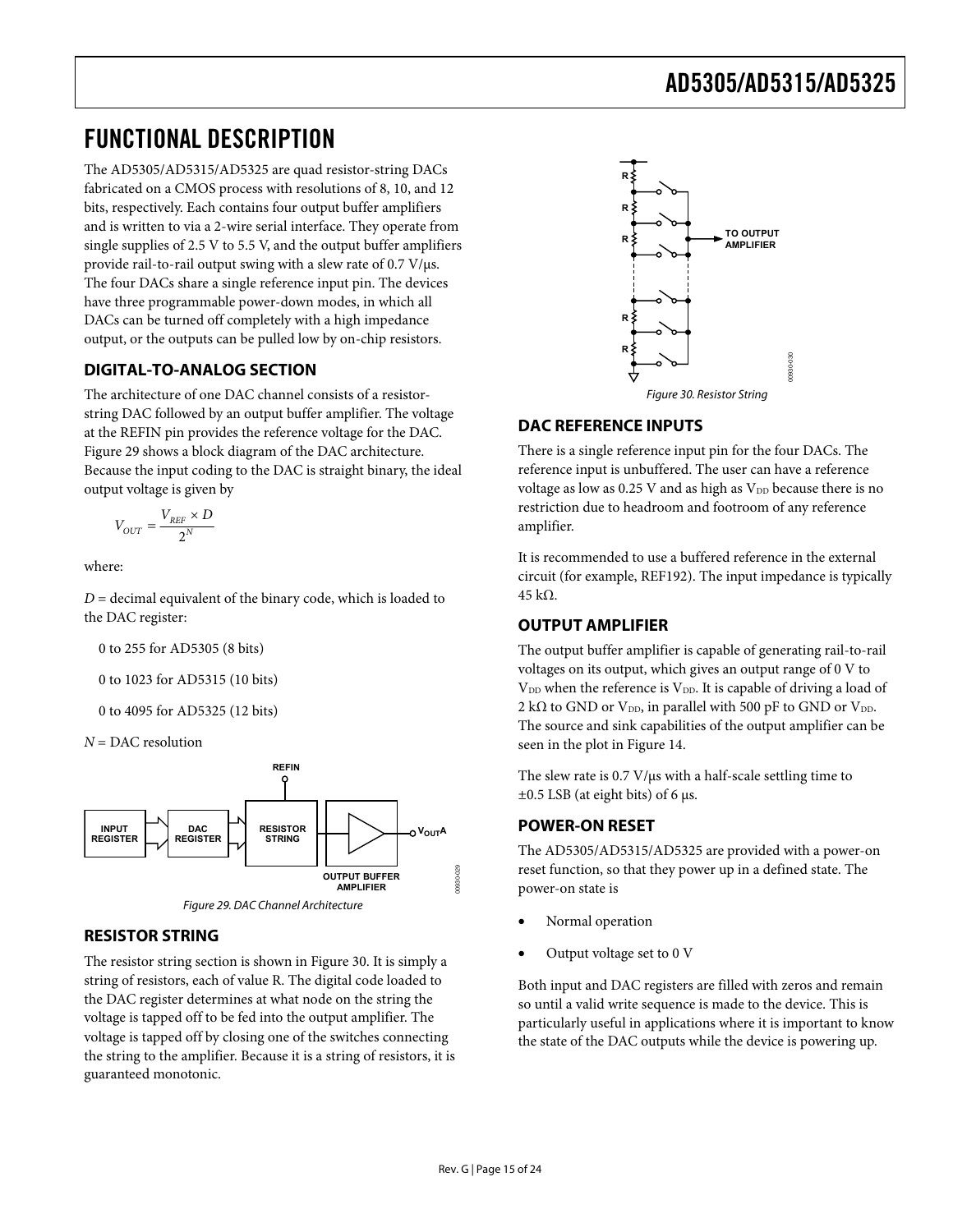### <span id="page-15-0"></span>**SERIAL INTERFACE**

The AD5305/AD5315/AD5325 are controlled via an I<sup>2</sup>C compatible serial bus. The DACs are connected to this bus as slave devices (that is, no clock is generated by the AD5305/ AD5315/AD5325 DACs). This interface is SMBus compatible at  $V_{DD}$  < 3.6 V.

The AD5305/AD5315/AD5325 have a 7-bit slave address. The 6 MSB are 000110 and the LSB is determined by the state of the A0 pin. The facility to make hardwired changes to A0 allows the user to use up to two of these devices on one bus. The 2-wire serial bus protocol operates as follows:

<span id="page-15-1"></span>1. The master initiates data transfer by establishing a start condition, which is when a high-to-low transition on the SDA line occurs while SCL is high. The following byte is the address byte, which consists of the 7-bit slave address followed by an R/W bit (this bit determines whether data is read from or written to the slave device).

<span id="page-15-3"></span>The slave whose address corresponds to the transmitted address responds by pulling SDA low during the ninth clock pulse (this is termed the acknowledge bit). At this stage, all other devices on the bus remain idle while the selected device waits for data to be written to or read from its shift register.

- 2. Data is transmitted over the serial bus in sequences of nine clock pulses (eight data bits followed by an acknowledge bit). The transitions on the SDA line must occur during the low period of SCL and remain stable during the high period of SCL.
- 3. When all data bits have been read or written, a stop condition is established. In write mode, the master pulls the SDA line high during the 10<sup>th</sup> clock pulse to establish a stop condition. In read mode, the master issues a No Acknowledge for the ninth clock pulse (that is, the SDA line remains high). The master then brings the SDA line low before the 10<sup>th</sup> clock pulse and then high during the 10<sup>th</sup> clock pulse to establish a stop condition.

### **READ/WRITE SEQUENCE**

In the case of the AD5305/AD5315/AD5325, all write access sequences and most read sequences begin with the device address (with  $R/\overline{W} = 0$ ) followed by the pointer byte. This pointer byte specifies the data format and determines which DAC is being accessed in the subsequent read/write operation (see [Figure 31\)](#page-15-1). In a write operation, the data follows immediately. In a read operation, the address is resent with  $R/W = 1$  and then the data is read back. However, it is also possible to perform a read operation by sending only the address with  $R/\overline{W} = 1$ . The previously loaded pointer settings are then used for the readback operation. See [Figure 32](#page-15-2) for a graphical explanation of the interface.



### **POINTER BYTE BITS**

[Table 6](#page-15-3) explains the individual bits that make up the pointer byte.

#### **Table 6. Individual Bits of the Pointer Byte**

| Bit         | <b>Description</b>                          |
|-------------|---------------------------------------------|
| x           | Don't care bits.                            |
| 0           | Reserved bits. Must be set to 0.            |
| <b>DACD</b> | [1] The following data bytes are for DAC D. |
| <b>DACC</b> | [1] The following data bytes are for DAC C. |
| <b>DACB</b> | [1] The following data bytes are for DAC B. |
| <b>DACA</b> | [1] The following data bytes are for DAC A. |

### **INPUT SHIFT REGISTER**

The input shift register is 16 bits wide. Data is loaded into the device as two data bytes on the serial data line, SDA, under the control of the serial clock input, SCL. The timing diagram for this operation is shown in [Figure 2](#page-5-1). The two data bytes consist of four control bits followed by 8, 10, or 12 bits of DAC data, depending on the device type. The first two bits loaded are the PD1 and PD0 bits that control the mode of operation of the device. See the [Power-Down Modes](#page-17-1) section for a complete description. Bit 13 is  $\overline{\text{CLR}}$ , Bit 12 is  $\overline{\text{LDAC}}$ , and the remaining bits are left justified DAC data bits, starting with the MSB. See [Figure 32](#page-15-2).

<span id="page-15-2"></span>

| DATA BYTES (WRITE AND READBACK)                                                 |                            |            |             |                 |                 |                |                |  |                |                |                |                                    |                |                |                |                |       |
|---------------------------------------------------------------------------------|----------------------------|------------|-------------|-----------------|-----------------|----------------|----------------|--|----------------|----------------|----------------|------------------------------------|----------------|----------------|----------------|----------------|-------|
| <b>MOST SIGNIFICANT DATA BYTE</b>                                               |                            |            |             |                 |                 |                |                |  |                |                |                | <b>LEAST SIGNIFICANT DATA BYTE</b> |                |                |                |                |       |
| <b>MSB</b>                                                                      | <b>LSB</b><br>8-BIT AD5305 |            |             |                 |                 |                | <b>MSB</b>     |  |                | 8-BIT AD5305   |                |                                    |                | <b>LSB</b>     |                |                |       |
| PD <sub>1</sub>                                                                 | PD <sub>0</sub>            | <b>CLR</b> | <b>LDAC</b> | D7              | D6              | D <sub>5</sub> | D <sub>4</sub> |  | D <sub>3</sub> | D <sub>2</sub> | D <sub>1</sub> | D <sub>0</sub>                     | 0              | 0              | 0              | 0              |       |
| <b>LSB</b><br>10-BIT AD5315<br><b>MSB</b>                                       |                            |            |             |                 |                 | <b>MSB</b>     |                |  | 10-BIT AD5315  |                |                |                                    | <b>LSB</b>     |                |                |                |       |
| PD <sub>1</sub>                                                                 | PD <sub>0</sub>            | <b>CLR</b> | <b>LDAC</b> | D <sub>9</sub>  | D8              | D7             | D <sub>6</sub> |  | D <sub>5</sub> | D <sub>4</sub> | D <sub>3</sub> | D <sub>2</sub>                     | D <sub>1</sub> | D <sub>0</sub> | 0              | 0              |       |
| <b>MSB</b><br><b>LSB</b><br>12-BIT AD5325<br><b>MSB</b><br><b>12-BIT AD5325</b> |                            |            |             |                 |                 |                |                |  |                | <b>LSB</b>     | 032            |                                    |                |                |                |                |       |
| PD <sub>1</sub>                                                                 | PD <sub>0</sub>            | <b>CLR</b> | <b>LDAC</b> | D <sub>11</sub> | D <sub>10</sub> | D <sub>9</sub> | D <sub>8</sub> |  | D7             | D6             | D <sub>5</sub> | D <sub>4</sub>                     | D <sub>3</sub> | D <sub>2</sub> | D <sub>1</sub> | D <sub>0</sub> | 0930- |

Figure 32. Data Formats for Write and Readback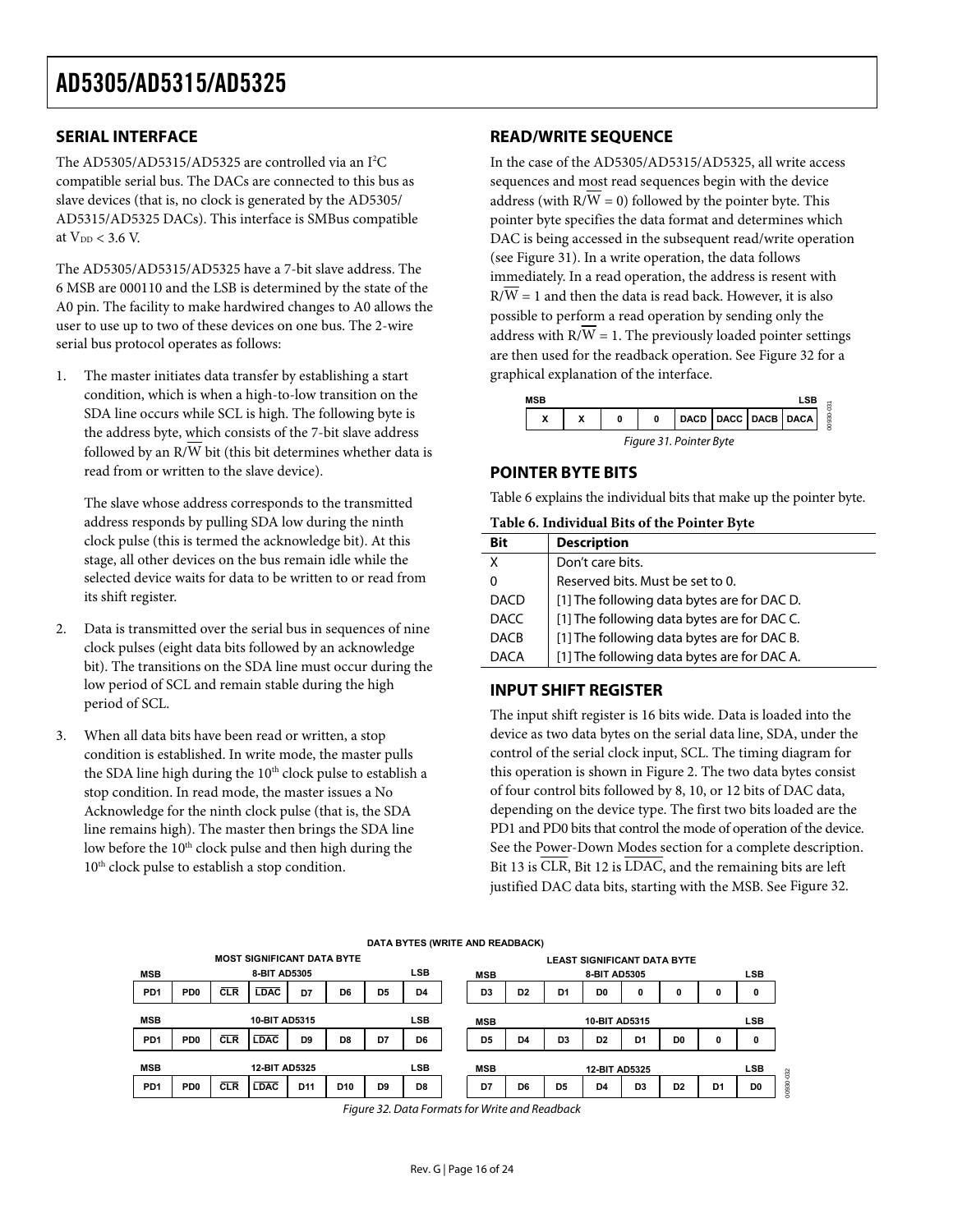### <span id="page-16-0"></span>**Table 7. CLR and LDAC Bit Descriptions**

| Bit              | <b>Description</b>                                                                                                                                                                                                                             |
|------------------|------------------------------------------------------------------------------------------------------------------------------------------------------------------------------------------------------------------------------------------------|
| $\overline{CLR}$ | [0] All DAC registers and input registers are filled with 0s<br>on completion of the write sequence.<br>[1] Normal operation.                                                                                                                  |
| <b>LDAC</b>      | [0] All four DAC registers and, therefore, all DAC outputs,<br>are simultaneously updated on completion of the write<br>sequence.<br>[1] Only addressed input register is updated. There is no<br>change in the contents of the DAC registers. |

#### **DEFAULT READBACK CONDITION**

All pointer byte bits power up to 0. Therefore, if the user initiates a readback without writing to the pointer byte first, no single DAC channel has been specified. In this case, the default readback bits are all 0, except for the  $\overline{\text{CLR}}$  bit, which is a 1.

### **MULTIPLE-DAC WRITE SEQUENCE**

Because there are individual bits in the pointer byte for each DAC, it is possible to simultaneously write the same data and control bits to 2, 3, or 4 DACs by setting the relevant bits to 1.

### **MULTIPLE-DAC READBACK SEQUENCE**

If the user attempts to read back data from more than one DAC at a time, the part reads back the default, power-on reset conditions, that is, all 0s except for CLR, which is 1.

#### **WRITE OPERATION**

When writing to the AD5305/AD5315/AD5325 DACs, the user must begin with an address byte ( $\overline{RVW} = 0$ ), after which the DAC acknowledges that it is prepared to receive data by pulling SDA low. This address byte is followed by the pointer byte, which is also acknowledged by the DAC. Two bytes of data are then written to the DAC, as shown in [Figure 33.](#page-16-1) A stop condition follows.

### **READ OPERATION**

When reading data back from the AD5305/AD5315/AD5325 DACs, the user begins with an address byte ( $\overline{RVW} = 0$ ), after which the DAC acknowledges that it is prepared to receive data by pulling SDA low. This address byte is usually followed by the pointer byte, which is also acknowledged by the DAC. Following this, there is a repeated start condition by the master and the address is resent with  $R/W = 1$ . This is acknowledged by the DAC indicating that it is prepared to transmit data. Two bytes of data are then read from the DAC, as shown in [Figure 34.](#page-17-2) A stop condition follows.

However, if the master sends an ACK and continues clocking SCL (no STOP is sent), the DAC retransmits the same two bytes of data on SDA. This allows continuous readback of data from the selected DAC register.

Alternatively, the user can send a start followed by the address with  $R/W = 1$ . In this case, the previously loaded pointer settings are used and readback of data can commence immediately.

<span id="page-16-1"></span>

Figure 33. Write Sequence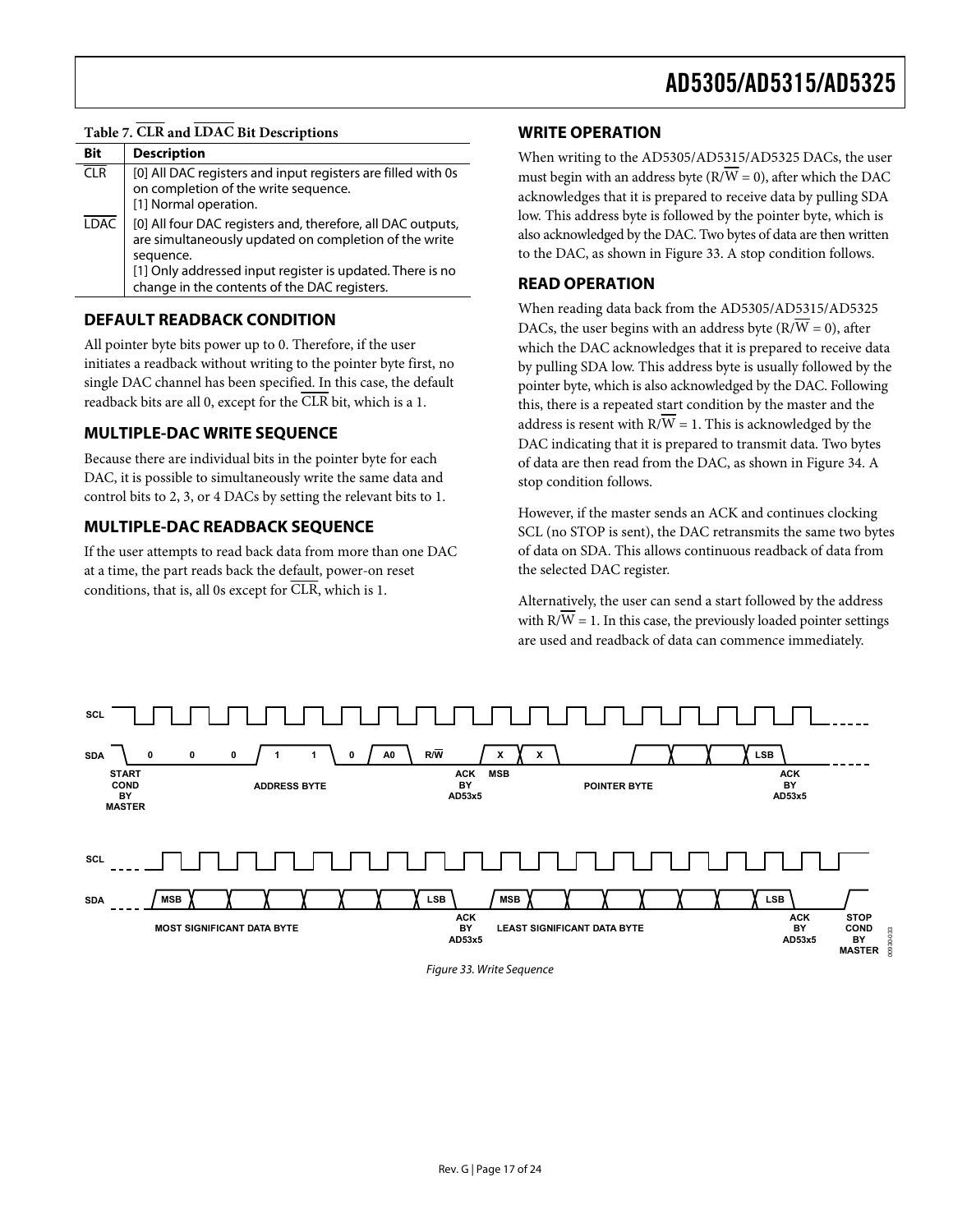<span id="page-17-0"></span>

<span id="page-17-2"></span>**NOTE: DATA BYTES ARE THE SAME AS THOSE IN THE WRITE SEQUENCE EXCEPT THAT DON'T CARES ARE READ BACK AS 0s.** Figure 34. Readback Sequence

### **DOUBLE-BUFFERED INTERFACE**

The AD5305/AD5315/AD5325 DACs have double-buffered interfaces consisting of two banks of registers—input registers and DAC registers. The input register is directly connected to the input shift register and the digital code is transferred to the relevant input register on completion of a valid write sequence. The DAC register contains the digital code used by the resistor string.

<span id="page-17-1"></span>Access to the DAC register is controlled by the  $\overline{\text{LDAC}}$  bit. When the LDAC bit is set high, the DAC register is latched and, therefore, the input register can change state without affecting the contents of the DAC register. However, when the LDAC bit is set low, the DAC register becomes transparent and the contents of the input register are transferred to it.

<span id="page-17-3"></span>This is useful if the user requires simultaneous updating of all DAC outputs. The user can write to three of the input registers individually and then, by setting the LDAC bit low when writing to the remaining DAC input register, all outputs update simultaneously.

These parts contain an extra feature whereby the DAC register is not updated unless its input register has been updated since the last time that LDAC was brought low. Normally, when LDAC is brought low, the DAC registers are filled with the contents of the input registers. In the case of the AD5305/AD5315/ AD5325, the part updates the DAC register only if the input register has been changed since the last time the DAC register was updated, thereby removing unnecessary digital crosstalk.

00930-034

### **POWER-DOWN MODES**

The AD5305/AD5315/AD5325 have very low power consumption, dissipating typically 1.5 mW with a 3 V supply and 3 mW with a 5 V supply. Power consumption can be further reduced when the DACs are not in use by putting them into one of three power-down modes, which are selected by Bit 15 and Bit 14 (PD1 and PD0) of the data byte. [Table 8](#page-17-3) shows how the state of the bits corresponds to the mode of operation of the DAC.

| Table 8. PD1/PD0 Operating Modes |  |  |  |
|----------------------------------|--|--|--|
|----------------------------------|--|--|--|

| PD <sub>1</sub> | PD <sub>0</sub> | <b>Operating Mode</b>                   |  |  |  |  |  |  |
|-----------------|-----------------|-----------------------------------------|--|--|--|--|--|--|
|                 |                 | <b>Normal Operation</b>                 |  |  |  |  |  |  |
|                 |                 | Power-Down (1 $k\Omega$ load to GND)    |  |  |  |  |  |  |
|                 | 0               | Power-Down (100 k $\Omega$ load to GND) |  |  |  |  |  |  |
|                 |                 | Power-Down (three-state output)         |  |  |  |  |  |  |
|                 |                 |                                         |  |  |  |  |  |  |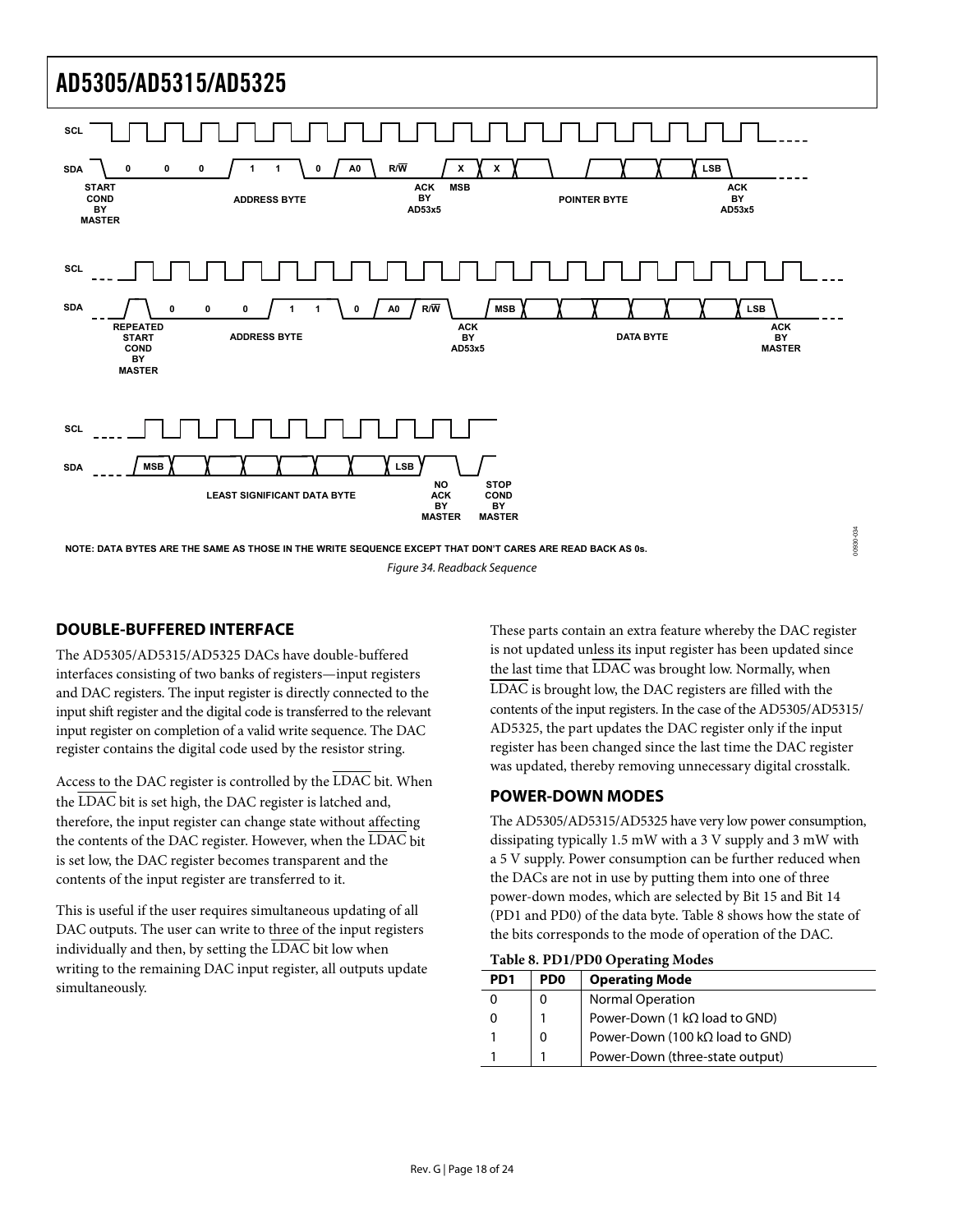<span id="page-18-0"></span>When both bits are set to 0, the DAC works normally with its normal power consumption of 600 μA at 5 V. However, for the three power-down modes, the supply current falls to 200 nA at 5 V (80 nA at 3 V). Not only does the supply current drop, but the output stage is also internally switched from the output of the amplifier to a resistor network of known values. This has an advantageous because the output impedance of the part is known while the part is in power-down mode and provides a defined input condition for whatever is connected to the output of the DAC amplifier. There are three different options. The output is connected internally to GND through a 1 kΩ resistor, a 100 kΩ resistor, or it is left open-circuited (three-state). Resistor tolerance  $= \pm 20$ %. The output stage is illustrated in [Figure 35](#page-18-0).



Figure 35. Output Stage During Power-Down

The bias generator, the output amplifiers, the resistor string, and all other associated linear circuitry are shut down when the power-down mode is activated. However, the contents of the DAC registers are unchanged when in power-down. The time to exit power-down is typically 2.5 μs for  $V_{DD} = 5$  V and 5 μs when  $V_{DD} = 3$  V. This is the time from the rising edge of the eighth SCL pulse to when the output voltage deviates from its powerdown voltage. See [Figure 21](#page-10-0) for a plot.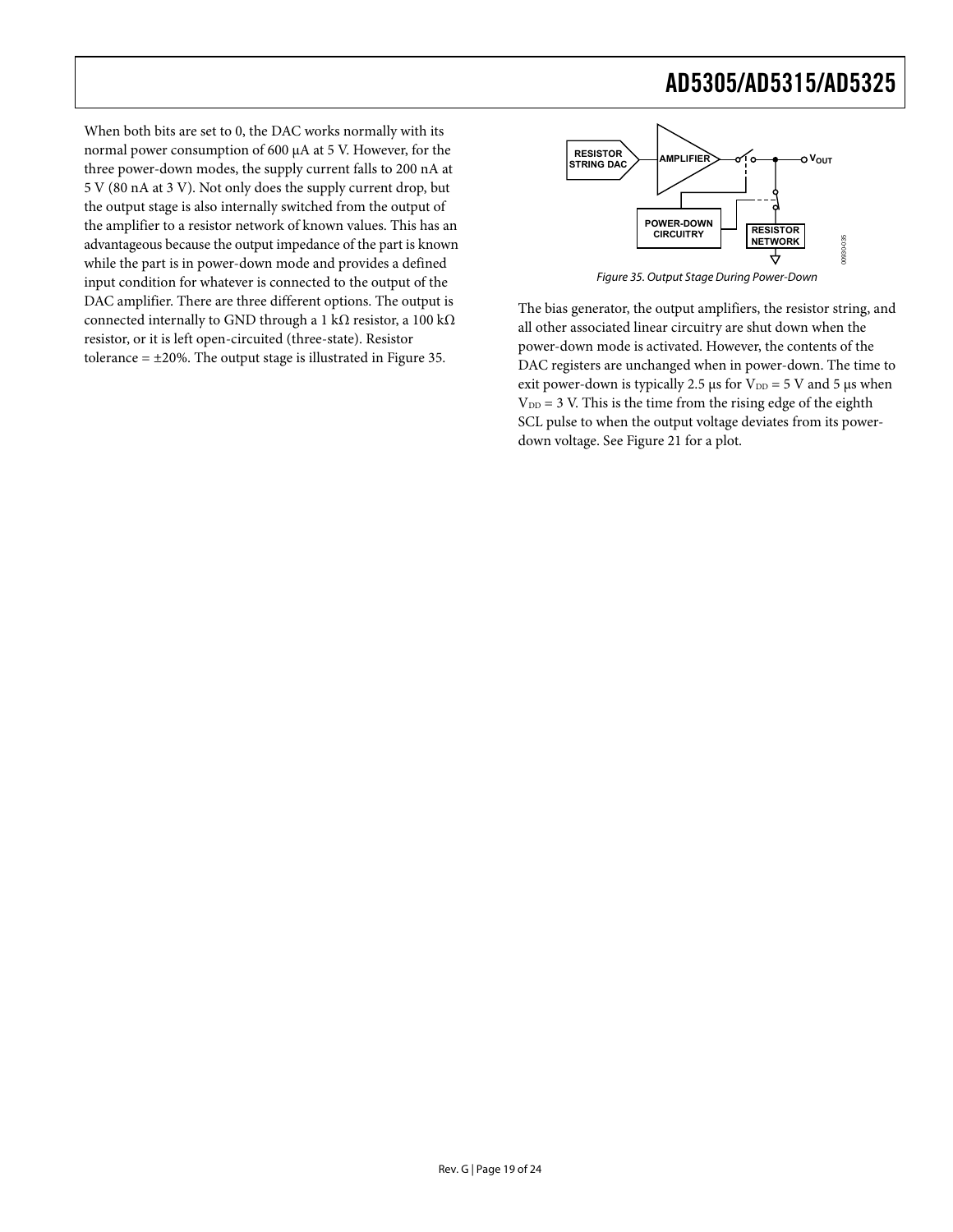## <span id="page-19-0"></span>APPLICATIONS **TYPICAL APPLICATION CIRCUIT**

The AD5305/AD5315/AD5325 can be used with a wide range of reference voltages where the devices offer full, one-quadrant multiplying capability over a reference range of 0 V to  $V_{DD}$ . More typically, these devices are used with a fixed, precision reference voltage. Suitable references for 5 V operation are the [AD780](http://www.analog.com/en/prod/0,2877,AD780,00.html) and REF192 (2.5 V references). For 2.5 V operation, a suitable external reference is the [AD589,](http://www.analog.com/en/prod/0%2C2877%2CAD589%2C00.html) a 1.23 V band gap reference. [Figure 36](#page-19-1) shows a typical setup for the AD5305/ AD5315/AD5325 when using an external reference. Note that A0 can be high or low.



<span id="page-19-2"></span>Figure 36. AD5305/AD5315/AD5325 Using External Reference

<span id="page-19-1"></span>If an output range of  $0 \text{ V}$  to  $\text{V}_{\text{DD}}$  is required, the simplest solution is to connect the reference input to  $V_{DD}$ . As this supply may not be very accurate and may be noisy, the AD5305/AD5315/AD5325 can be powered from the reference voltage; for example, using a 5 V reference such as the REF195. The REF195 outputs a steady supply voltage for the AD5305/ AD5315/AD5325. The typical current required from the REF195 is 600 μA supply current and approximately 112 μA into the reference input. This is with no load on the DAC outputs. When the DAC outputs are loaded, the REF195 also needs to supply the current to the loads. The total current required (with a 10 kΩ load on each output) is

 $712 \mu A + 4(5 \text{ V}/10 \text{ k}\Omega) = 2.70 \text{ mA}$ 

<span id="page-19-3"></span>The load regulation of the REF195 is typically 2 ppm/mA, which results in an error of 5.4 ppm  $(27 \mu V)$  for the 2.7 mA current drawn from it. This corresponds to a 0.0014 LSB error at eight bits and 0.022 LSB error at 12 bits.

#### **BIPOLAR OPERATION**

The AD5305/AD5315/AD5325 have been designed for single supply operation, but a bipolar output range is also possible using the circuit in [Figure 37](#page-19-2). This circuit gives an output voltage range of 5 V. Rail-to-rail operation at the amplifier output is achievable using an AD820 or an OP295 as the output amplifier.



Figure 37. Bipolar Operation with the AD5305

The output voltage for any input code can be calculated as follows:

$$
V_{OUT} = \left[ \frac{\left(REFIN \times (D/2^N)\right) \times (R1 + R2)}{R1} - REFIN \times (R2/R1) \right]
$$

where:

00930-036

*D* is the decimal equivalent of the code loaded to the DAC. *N* is the DAC resolution. *REFIN* is the reference voltage input.

with

 $REFIN = 5 V$ ,  $R1 = R2 = 10 k\Omega$ ,  $V_{OUT} (10 \times D/2^N) - 5 V$ 

### **MULTIPLE DEVICES ON ONE BUS**

[Figure 38](#page-19-3) shows two AD5305 devices on the same serial bus. Each has a different slave address because the state of the A0 pin is different. This allows each of eight DACs to be written to or read from independently.



Figure 38. Multiple AD5305 Devices on One Bus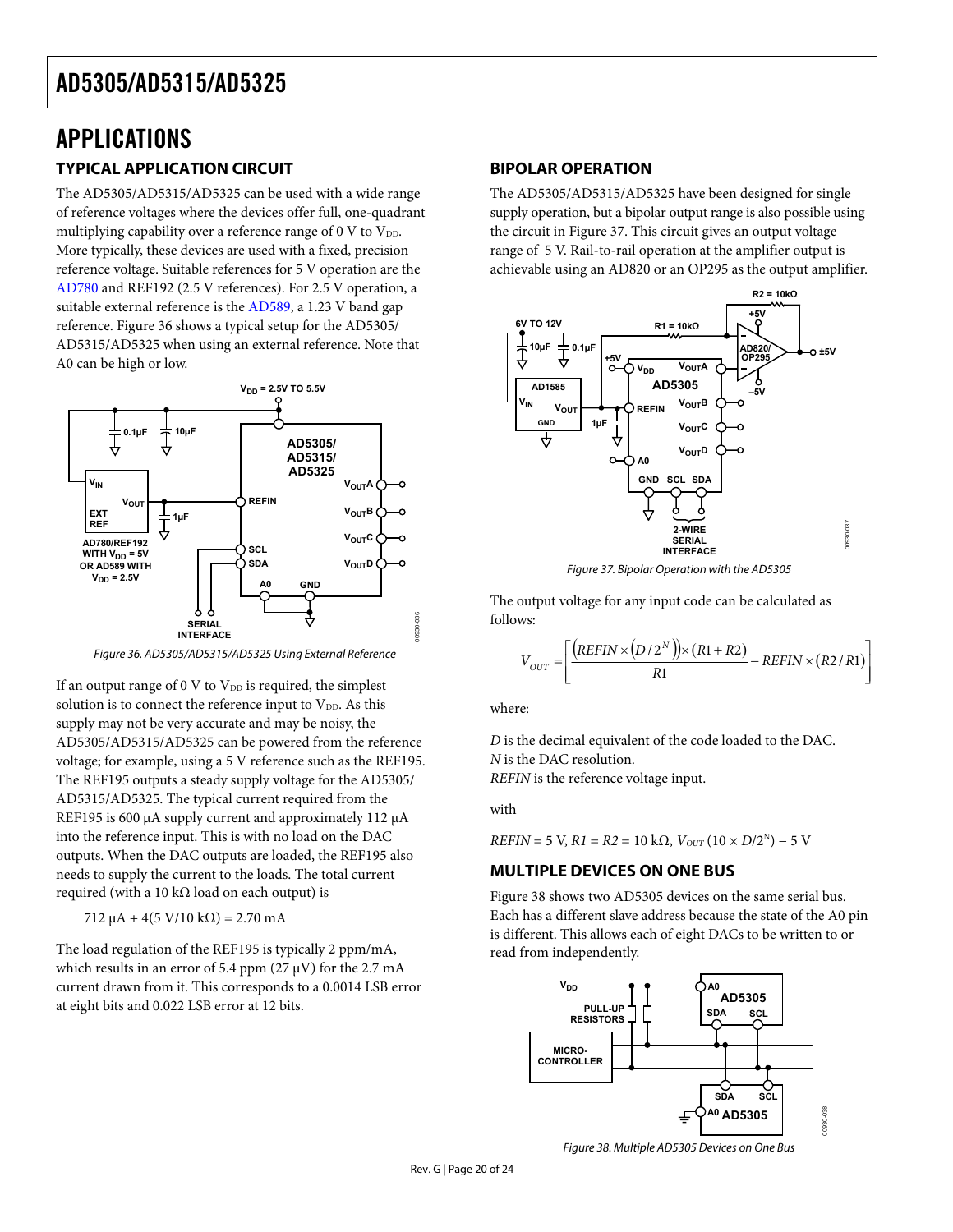### <span id="page-20-0"></span>**AD5305/AD5315/AD5325 AS A DIGITALLY PROGRAMMABLE WINDOW DETECTOR**

A digitally programmable upper/lower limit detector using two of the DACs in the AD5305/AD5315/AD5325 is shown in [Figure 39](#page-20-1). The upper and lower limits for the test are loaded to DAC A and DAC B, which, in turn, set the limits on the CMP04. If the signal at the  $V_{IN}$  input is not within the programmed window, an LED indicates the fail condition. Similarly, DAC C and DAC D can be used for window detection on a second  $V_{IN}$  signal.



### <span id="page-20-1"></span>**COARSE AND FINE ADJUSTMENT USING THE AD5305/AD5315/AD5325**

Two of the DACs in the AD5305/AD5315/AD5325 can be paired together to form a coarse and fine adjustment function, as shown in [Figure 40](#page-20-2). DAC A is used to provide the coarse adjustment while DAC B provides the fine adjustment. Varying the ratio of R1 and R2 changes the relative effect of the coarse and fine adjustments. With the resistor values and external reference shown in [Figure 40](#page-20-2), the output amplifier has unity gain for the DAC A output. As a result, the output range is 0 V to  $2.5$  V  $-$  1 LSB. For DAC B, the amplifier has a gain of  $7.6 \times 10^{-3}$ , giving DAC B a range equal to 19 mV. Similarly, DAC C and DAC D can be paired together for coarse and fine adjustment.

The circuit is shown with a 2.5 V reference, but reference voltages up to  $V_{DD}$  can be used. The op amps indicated allows a rail-to-rail output swing.

<span id="page-20-2"></span>

### **POWER SUPPLY DECOUPLING**

In any circuit where accuracy is important, careful consideration of the power supply and ground return layout helps to ensure the rated performance. The printed circuit board on which the AD5305/AD5315/AD5325 is mounted should be designed so that the analog and digital sections are separated and confined to certain areas of the board. If the AD5305/AD5315/AD5325 is in a system where multiple devices require an AGND-to-DGND connection, the connection should be made at one point only. The star ground point should be established as close as possible to the device. The AD5305/ AD5315/AD5325 should have ample supply bypassing of 10 μF in parallel with  $0.1 \mu$ F on the supply located as close to the package as possible, ideally right up against the device. The 10 μF capacitors are the tantalum bead type. The 0.1 μF capacitor should have low effective series resistance (ESR) and effective series inductance (ESI), such as the common ceramic types that provide a low impedance path to ground at high frequencies to handle transient currents due to internal logic switching.

The power supply lines of the AD5305/AD5315/AD5325 should use as large a trace as possible to provide low impedance paths and reduce the effects of glitches on the power supply line. Fast switching signals such as clocks should be shielded with digital ground to avoid radiating noise to other parts of the board, and should never be run near the reference inputs. A ground line routed between the SDA and SCL lines helps reduce crosstalk between them (not required on a multilayer board as there is a separate ground plane, but separating the lines does help).

Avoid crossover of digital and analog signals. Traces on opposite sides of the board should run at right angles to each other. This reduces the effects of feedthrough through the board. A microstrip technique is by far the best, but is not always possible with a double-sided board. In this technique, the component side of the board is dedicated to ground plane while signal traces are placed on the solder side.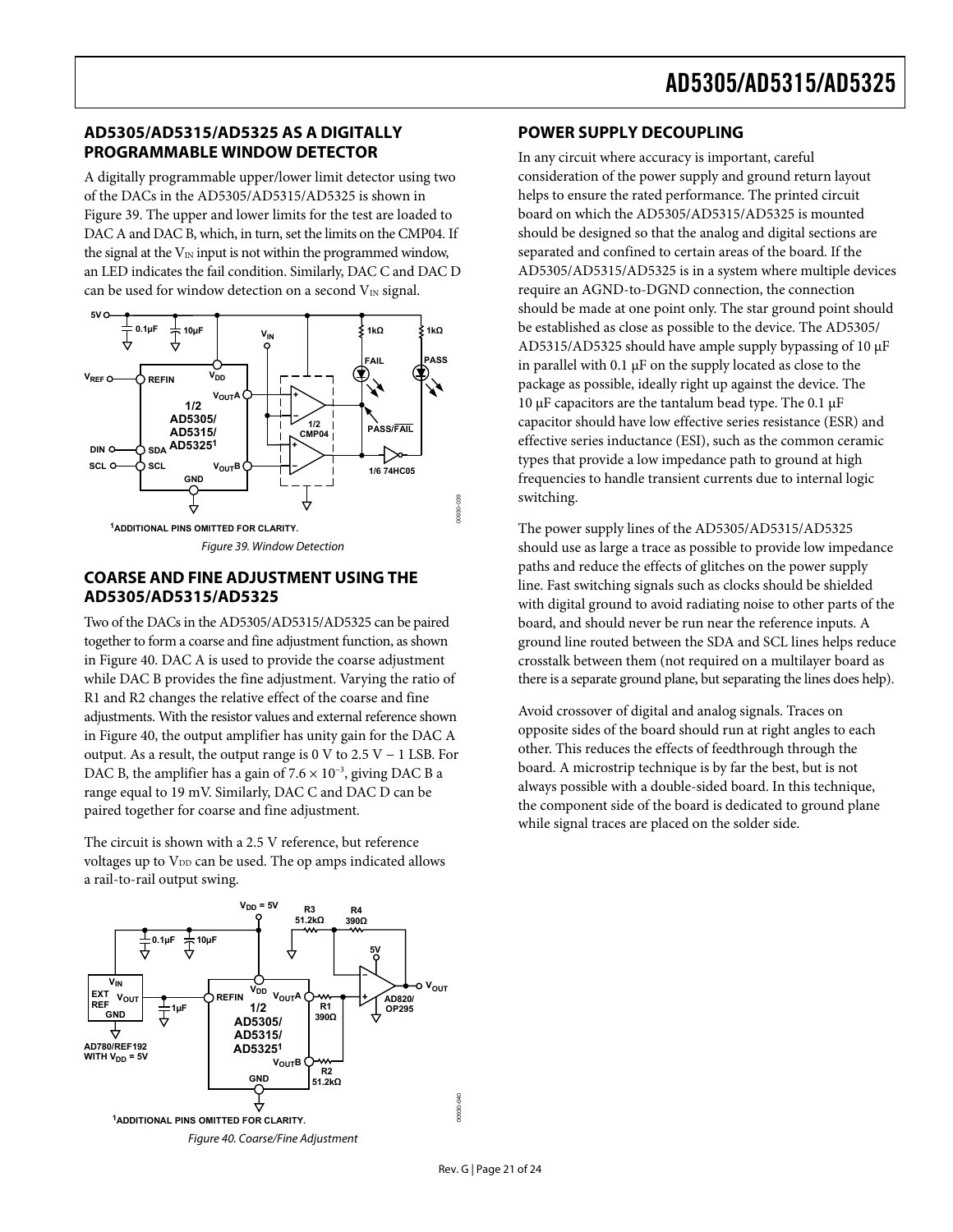| Part No.       | Table 9. O vel view of the hD99AA Serial Devices<br><b>Resolution</b> | <b>No. of DACs</b> | <b>DNL</b> | Interface   | Settling Time (µs) | Package      | Pins |
|----------------|-----------------------------------------------------------------------|--------------------|------------|-------------|--------------------|--------------|------|
| <b>SINGLES</b> |                                                                       |                    |            |             |                    |              |      |
| AD5300         | 8                                                                     | $\mathbf{1}$       | ±0.25      | <b>SPI®</b> | 4                  | SOT-23, MSOP | 6, 8 |
| AD5310         | 10                                                                    | 1                  | $\pm 0.5$  | SPI         | 6                  | SOT-23, MSOP | 6, 8 |
| AD5320         | 12                                                                    |                    | ±1.0       | SPI         | 8                  | SOT-23, MSOP | 6, 8 |
| AD5301         | 8                                                                     | 1                  | $\pm 0.25$ | 2-Wire      | 6                  | SOT-23, MSOP | 6, 8 |
| AD5311         | 10                                                                    | 1                  | ±0.5       | 2-Wire      | 7                  | SOT-23, MSOP | 6, 8 |
| AD5321         | 12                                                                    | 1                  | ±1.0       | 2-Wire      | 8                  | SOT-23, MSOP | 6, 8 |
| <b>DUALS</b>   |                                                                       |                    |            |             |                    |              |      |
| AD5302         | 8                                                                     | $\overline{2}$     | ±0.25      | SPI         | 6                  | <b>MSOP</b>  | 8    |
| AD5312         | 10                                                                    | $\overline{2}$     | ±0.5       | <b>SPI</b>  | 7                  | <b>MSOP</b>  | 8    |
| AD5322         | 12                                                                    | 2                  | ±1.0       | SPI         | 8                  | <b>MSOP</b>  | 8    |
| AD5303         | 8                                                                     | $\overline{2}$     | $\pm 0.25$ | <b>SPI</b>  | 6                  | <b>TSSOP</b> | 16   |
| AD5313         | 10                                                                    | 2                  | ±0.5       | SPI         | 7                  | <b>TSSOP</b> | 16   |
| AD5323         | 12                                                                    | $\overline{2}$     | $\pm 1.0$  | SPI         | 8                  | <b>TSSOP</b> | 16   |
| <b>QUADS</b>   |                                                                       |                    |            |             |                    |              |      |
| AD5304         | 8                                                                     | 4                  | ± 0.25     | SPI         | 6                  | <b>MSOP</b>  | $10$ |
| AD5314         | 10                                                                    | 4                  | $\pm$ 0.5  | SPI         | 7                  | <b>MSOP</b>  | 10   |
| AD5324         | 12                                                                    | 4                  | ±1.0       | SPI         | 8                  | <b>MSOP</b>  | 10   |
| AD5305         | 8                                                                     | 4                  | $\pm 0.25$ | 2-Wire      | 6                  | <b>MSOP</b>  | 10   |
| AD5315         | 10                                                                    | 4                  | ±0.5       | 2-Wire      | 7                  | <b>MSOP</b>  | 10   |
| AD5325         | 12                                                                    | 4                  | ±1.0       | 2-Wire      | 8                  | <b>MSOP</b>  | 10   |
| AD5306         | 8                                                                     | 4                  | $\pm 0.25$ | 2-Wire      | 6                  | <b>TSSOP</b> | 16   |
| AD5316         | 10                                                                    | 4                  | ±0.5       | 2-Wire      | 7                  | <b>TSSOP</b> | 16   |
| AD5326         | 12                                                                    | 4                  | ±1.0       | 2-Wire      | 8                  | <b>TSSOP</b> | 16   |
| AD5307         | 8                                                                     | 4                  | $\pm 0.25$ | SPI         | 6                  | <b>TSSOP</b> | 16   |
| AD5317         | 10                                                                    | 4                  | ±0.5       | SPI         | $\overline{7}$     | <b>TSSOP</b> | 16   |
| AD5327         | 12                                                                    | 4                  | $\pm 1.0$  | SPI         | 8                  | <b>TSSOP</b> | 16   |
| <b>OCTALS</b>  |                                                                       |                    |            |             |                    |              |      |
| AD5308         | 8                                                                     | 8                  | ±0.25      | SPI         | 6                  | <b>TSSOP</b> | 16   |
| AD5318         | 10                                                                    | 8                  | ±0.5       | SPI         | 7                  | <b>TSSOP</b> | 16   |
| AD5328         | 12                                                                    | 8                  | ±1.0       | <b>SPI</b>  | 8                  | <b>TSSOP</b> | 16   |

### **Table 9. Overview of All AD53xx Serial Devices**

#### **Table 10. Overview of AD53xx Parallel Devices**

| Part No.       | <b>Resolution</b> | <b>DNL</b> | <b>VREF Pins</b> | Settling Time (µs) | <b>Additional Pin Functions</b> |             | Package     | Pins         |              |    |
|----------------|-------------------|------------|------------------|--------------------|---------------------------------|-------------|-------------|--------------|--------------|----|
| <b>SINGLES</b> |                   |            |                  |                    | <b>BUF</b>                      | <b>GAIN</b> | <b>HBEN</b> | CLR          |              |    |
| AD5330         | 8                 | $\pm 0.25$ |                  | 6                  | ✓                               | ✓           |             | $\checkmark$ | <b>TSSOP</b> | 20 |
| AD5331         | 10                | $\pm 0.5$  |                  | 7                  |                                 | √           |             | $\checkmark$ | <b>TSSOP</b> | 20 |
| AD5340         | 12                | ±1.0       |                  | 8                  | ✓                               | √           |             | $\checkmark$ | <b>TSSOP</b> | 24 |
| AD5341         | 12                | ±1.0       |                  | 8                  | ✓                               | ✓           | ✓           | ✓            | <b>TSSOP</b> | 20 |
| <b>DUALS</b>   |                   |            |                  |                    |                                 |             |             |              |              |    |
| AD5332         | 8                 | $\pm 0.25$ | $\overline{2}$   | 6                  |                                 |             |             | $\checkmark$ | <b>TSSOP</b> | 20 |
| AD5333         | 10                | $\pm 0.5$  | $\overline{2}$   | 7                  | ✓                               | ✓           |             | $\checkmark$ | <b>TSSOP</b> | 24 |
| AD5342         | 12                | ±1.0       | 2                | 8                  | ✓                               | √           |             | ✓            | <b>TSSOP</b> | 28 |
| AD5343         | 12                | ±1.0       |                  | 8                  |                                 |             | ✓           | ✓            | <b>TSSOP</b> | 20 |
| <b>QUADS</b>   |                   |            |                  |                    |                                 |             |             |              |              |    |
| AD5334         | 8                 | $\pm 0.25$ | $\overline{2}$   | 6                  |                                 | ✓           |             | $\checkmark$ | <b>TSSOP</b> | 24 |
| AD5335         | 10                | ±0.5       | $\overline{2}$   | 7                  |                                 |             | ✓           | $\checkmark$ | <b>TSSOP</b> | 24 |
| AD5336         | 10                | ±0.5       | 4                | 7                  |                                 | √           |             | $\checkmark$ | <b>TSSOP</b> | 28 |
| AD5344         | 12                | ±1.0       | $\overline{4}$   | 8                  |                                 |             |             |              | <b>TSSOP</b> | 28 |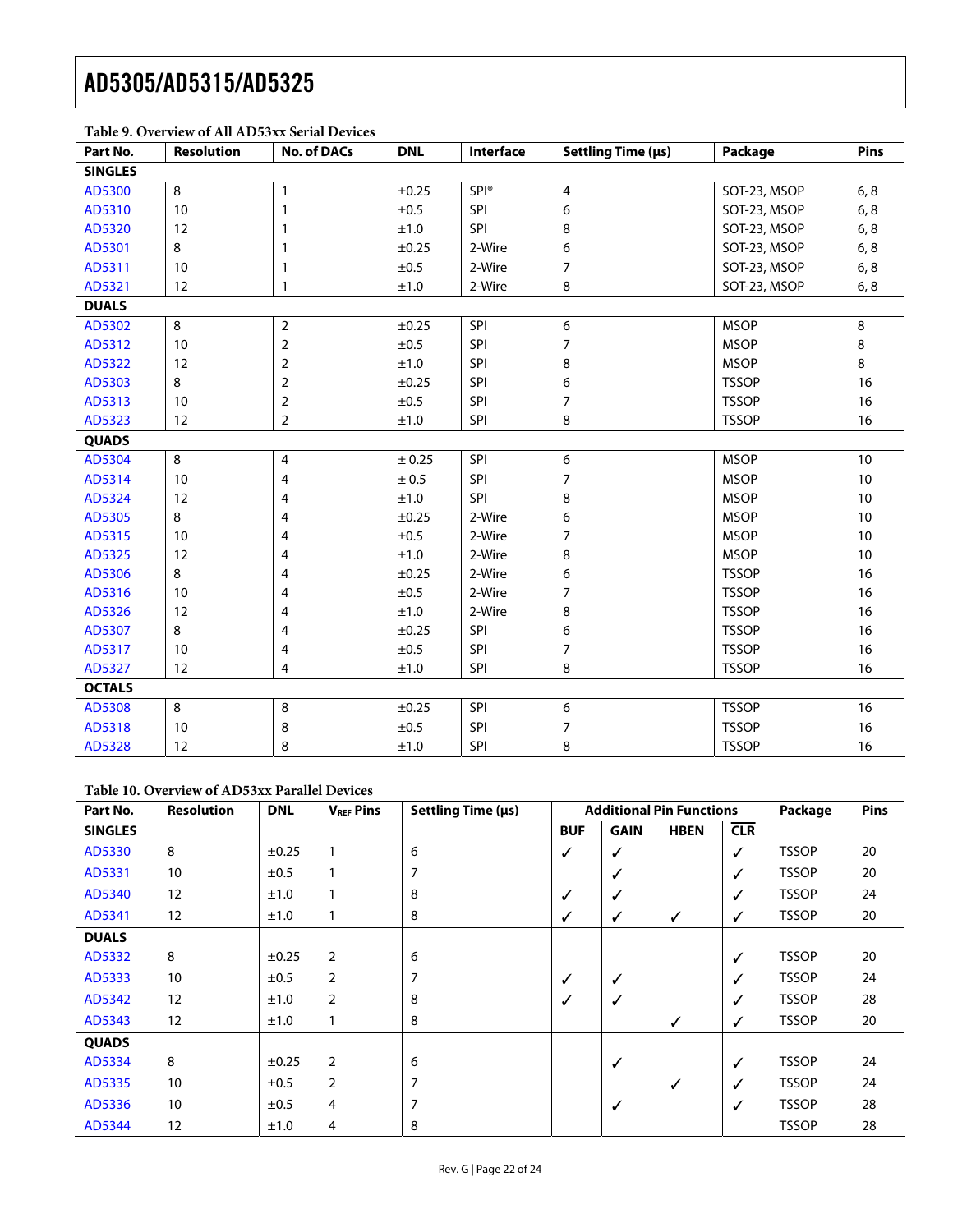## <span id="page-22-0"></span>OUTLINE DIMENSIONS



**COMPLIANT TO JEDEC STANDARDS MO-187-BA**

Figure 41. 10-Lead Mini Small Outline Package [MSOP] (RM-10) Dimensions shown in millimeters

#### **ORDERING GUIDE**

| <b>Model</b>                 | <b>Temperature Range</b>            | <b>Package Description</b> | <b>Package Option</b> | <b>Branding</b>  |
|------------------------------|-------------------------------------|----------------------------|-----------------------|------------------|
| AD5305ARM                    | $-40^{\circ}$ C to $+105^{\circ}$ C | 10-Lead MSOP               | <b>RM-10</b>          | <b>DEA</b>       |
| AD5305ARM-REEL7              | $-40^{\circ}$ C to $+105^{\circ}$ C | 10-Lead MSOP               | <b>RM-10</b>          | <b>DEA</b>       |
| AD5305ARMZ <sup>1</sup>      | $-40^{\circ}$ C to $+105^{\circ}$ C | 10-Lead MSOP               | <b>RM-10</b>          | D99              |
| AD5305ARMZ-REEL71            | $-40^{\circ}$ C to $+105^{\circ}$ C | 10-Lead MSOP               | <b>RM-10</b>          | D99              |
| AD5305BRM                    | $-40^{\circ}$ C to $+105^{\circ}$ C | 10-Lead MSOP               | <b>RM-10</b>          | <b>DEB</b>       |
| AD5305BRM-REEL               | $-40^{\circ}$ C to $+105^{\circ}$ C | 10-Lead MSOP               | <b>RM-10</b>          | <b>DEB</b>       |
| AD5305BRM-REEL7              | $-40^{\circ}$ C to $+105^{\circ}$ C | 10-Lead MSOP               | <b>RM-10</b>          | <b>DEB</b>       |
| AD5305BRMZ <sup>1</sup>      | $-40^{\circ}$ C to $+105^{\circ}$ C | 10-Lead MSOP               | <b>RM-10</b>          | DEB#             |
| AD5305BRMZ-REEL71            | $-40^{\circ}$ C to $+105^{\circ}$ C | 10-Lead MSOP               | <b>RM-10</b>          | DEB#             |
| AD5315ARM                    | $-40^{\circ}$ C to $+105^{\circ}$ C | 10-Lead MSOP               | <b>RM-10</b>          | <b>DFA</b>       |
| AD5315ARM-REEL7              | $-40^{\circ}$ C to $+105^{\circ}$ C | 10-Lead MSOP               | <b>RM-10</b>          | <b>DFA</b>       |
| AD5315ARMZ <sup>1</sup>      | $-40^{\circ}$ C to $+105^{\circ}$ C | 10-Lead MSOP               | <b>RM-10</b>          | D8E              |
| AD5315BRM                    | $-40^{\circ}$ C to $+105^{\circ}$ C | 10-Lead MSOP               | <b>RM-10</b>          | <b>DFB</b>       |
| AD5315BRM-REEL               | $-40^{\circ}$ C to $+105^{\circ}$ C | 10-Lead MSOP               | <b>RM-10</b>          | <b>DFB</b>       |
| AD5315BRM-REEL7              | $-40^{\circ}$ C to $+105^{\circ}$ C | 10-Lead MSOP               | <b>RM-10</b>          | <b>DFB</b>       |
| AD5315BRMZ <sup>1</sup>      | $-40^{\circ}$ C to $+105^{\circ}$ C | 10-Lead MSOP               | <b>RM-10</b>          | D <sub>6</sub> N |
| AD5315BRMZ-REEL <sup>1</sup> | $-40^{\circ}$ C to $+105^{\circ}$ C | 10-Lead MSOP               | <b>RM-10</b>          | D <sub>6</sub> N |
| AD5315BRMZ-REEL71            | $-40^{\circ}$ C to $+105^{\circ}$ C | 10-Lead MSOP               | <b>RM-10</b>          | D <sub>6</sub> N |
| AD5325ARM                    | $-40^{\circ}$ C to $+105^{\circ}$ C | 10-Lead MSOP               | <b>RM-10</b>          | <b>DGA</b>       |
| AD5325ARM-REEL7              | $-40^{\circ}$ C to $+105^{\circ}$ C | 10-Lead MSOP               | <b>RM-10</b>          | <b>DGA</b>       |
| AD5325ARMZ <sup>1</sup>      | $-40^{\circ}$ C to $+105^{\circ}$ C | 10-Lead MSOP               | <b>RM-10</b>          | D <sub>8</sub> G |
| AD5325BRM                    | $-40^{\circ}$ C to $+105^{\circ}$ C | 10-Lead MSOP               | <b>RM-10</b>          | <b>DGB</b>       |
| AD5325BRM-REEL               | $-40^{\circ}$ C to $+105^{\circ}$ C | 10-Lead MSOP               | <b>RM-10</b>          | <b>DGB</b>       |
| AD5325BRM-REEL7              | $-40^{\circ}$ C to $+105^{\circ}$ C | 10-Lead MSOP               | <b>RM-10</b>          | <b>DGB</b>       |
| AD5325BRMZ <sup>1</sup>      | $-40^{\circ}$ C to $+105^{\circ}$ C | 10-Lead MSOP               | <b>RM-10</b>          | D <sub>8</sub> H |
| AD5325BRMZ-REEL <sup>1</sup> | $-40^{\circ}$ C to $+105^{\circ}$ C | 10-Lead MSOP               | <b>RM-10</b>          | D8H              |
| AD5325BRMZ-REEL71            | $-40^{\circ}$ C to $+105^{\circ}$ C | 10-Lead MSOP               | <b>RM-10</b>          | D8H              |

 $1 Z = Pb$ -free part; # denotes lead-free product may be top or bottom marked.